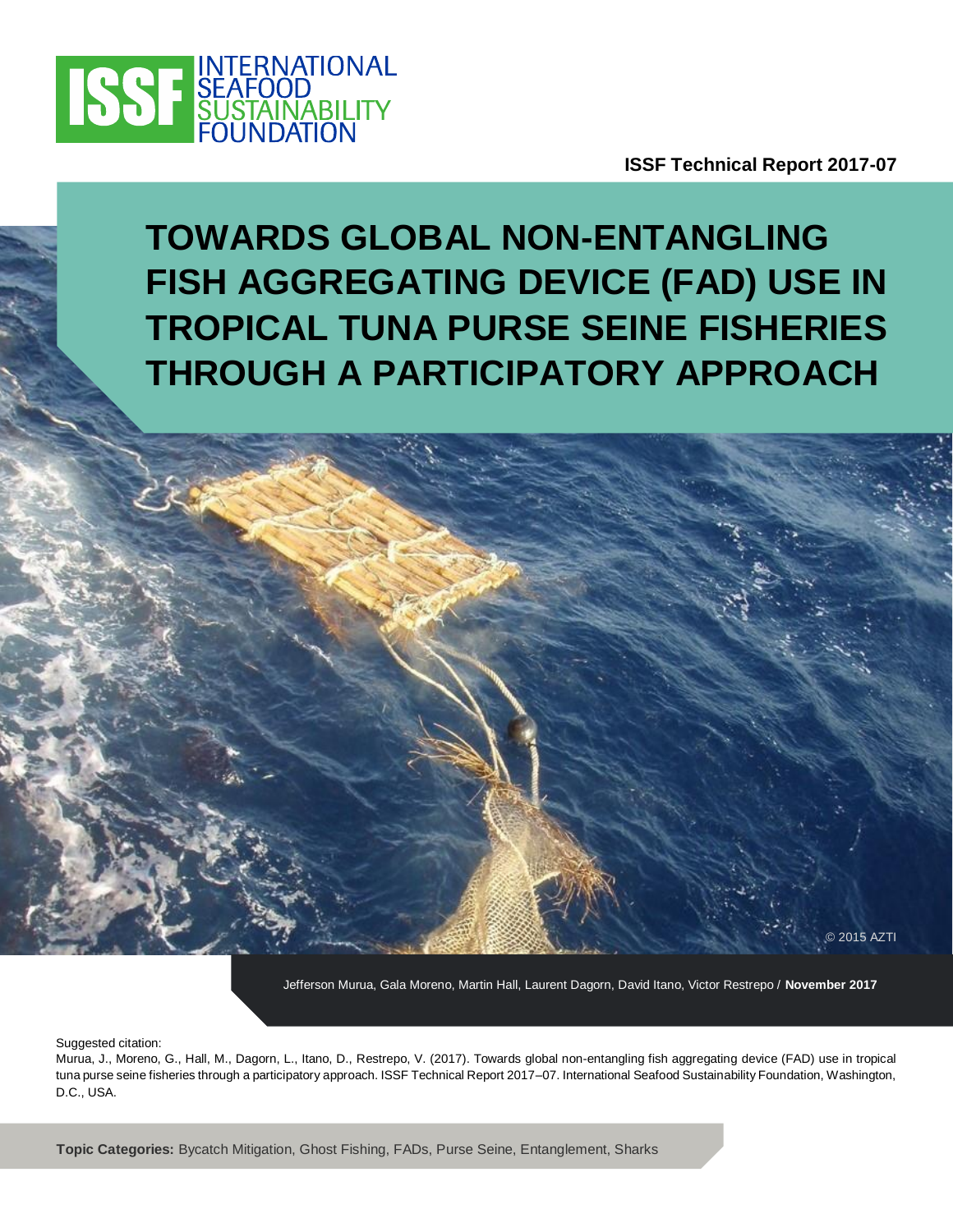### **Abstract**

Impact of bycatch caused by cryptic fishing, including ghost fishing by gear lost at sea, is poorly understood. Since the 1980s, purse seine fishers have deployed floating objects at sea, with ten to a hundred meters deep large mesh net panels hanging beneath a floating structure, to aggregate tuna schools. Known as drifting fish aggregating devices (dFADs) their numbers have rapidly increased globally. Unexpectedly high shark entanglement levels in dFAD netting were first identified in the Indian Ocean in 2012, when all dFADs had loosely hanging large mesh size net panels with potential for higher entanglement risk of dFAD associated species (HERFADs). Many fleets since have adopted lower entanglement risk FADs (LERFADs) and non-entangling FADs (NEFADs), which were initially designed by fishers in collaboration with scientists to minimize entanglement. The move to more sustainable FAD designs has not affected target tuna catches in any of the oceans. These advances have been supported by FAD entanglement-mitigating management measures adopted by regional fisheries management organizations (RFMOs) in the Indian, Atlantic and Eastern Pacific Oceans. Only the Western and Central Pacific region has no FAD entanglement preventive recommendations put forth by its RFMO at present. Information gathered in workshops held in all RFMO regions with skippers and vessel visits at key tuna ports indicate that LERFAD and NEFAD implementation is almost one hundred percent in the Indian and Atlantic Oceans, and very high in the Eastern Pacific Ocean. On the other hand, in the Western and Central Pacific Ocean, except for anchored FADs (aFADs), most are HERFADs. Ocean-specific studies examining shark ghost fishing rates by different FAD types are currently lacking. In addition, harmonization of NEFAD definitions and observer data collection methods across RFMOs would be useful to scientists and industry. Given the increasing number of dFADs and the vulnerable life history and poor population status of sharks, the replacement of HERFADS in the Western and Central Pacific Ocean, the largest tuna fishery in the world, for entanglement reducing designs should be promoted.

#### **November 2017**

The research reported in the present Technical Report was funded by the International Seafood Sustainability Foundation (ISSF) and conducted independently by the author(s). The report and its results, professional opinions, and conclusions are solely the work of the author(s). There are no contractual obligations between ISSF and the author(s) that might be used to influence the report's results, professional opinions, and conclusions.

ISSF is a global coalition of scientists, the tuna industry and World Wildlife Fund (WWF) — the world's leading conservation organization — promoting science-based initiatives for the long-term conservation and sustainable use of tuna stocks, reducing bycatch and promoting ecosystem health. ISSF receives financial support from charitable foundations and industry sources.

To learn more, visit **[iss-foundation.org](http://iss-foundation.org/)**.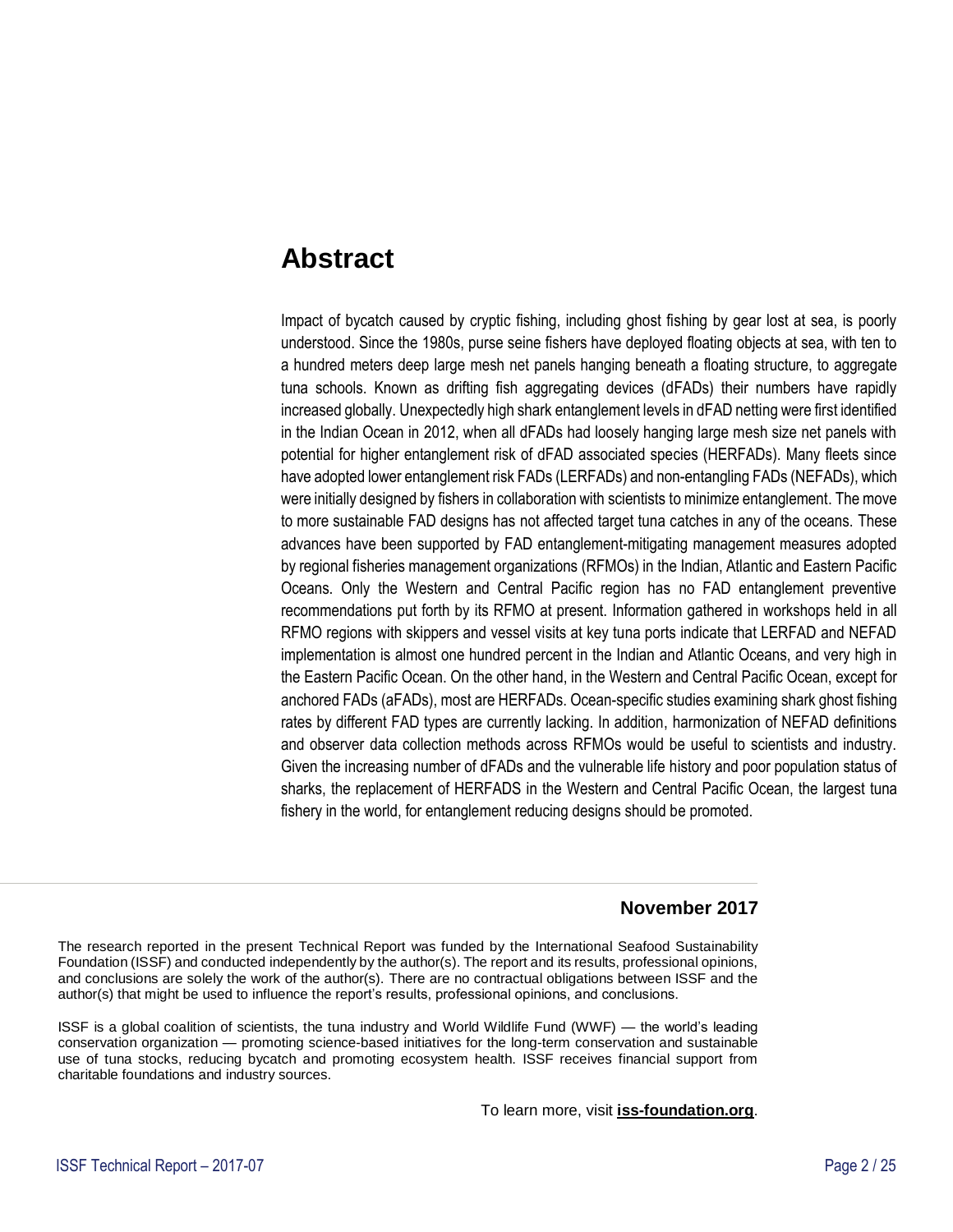## **Table of Contents**

| 1. Fisher-scientist collaboration to transition towards NEFADs 14 |  |  |  |  |
|-------------------------------------------------------------------|--|--|--|--|
|                                                                   |  |  |  |  |
|                                                                   |  |  |  |  |
|                                                                   |  |  |  |  |
|                                                                   |  |  |  |  |
|                                                                   |  |  |  |  |
|                                                                   |  |  |  |  |
|                                                                   |  |  |  |  |
|                                                                   |  |  |  |  |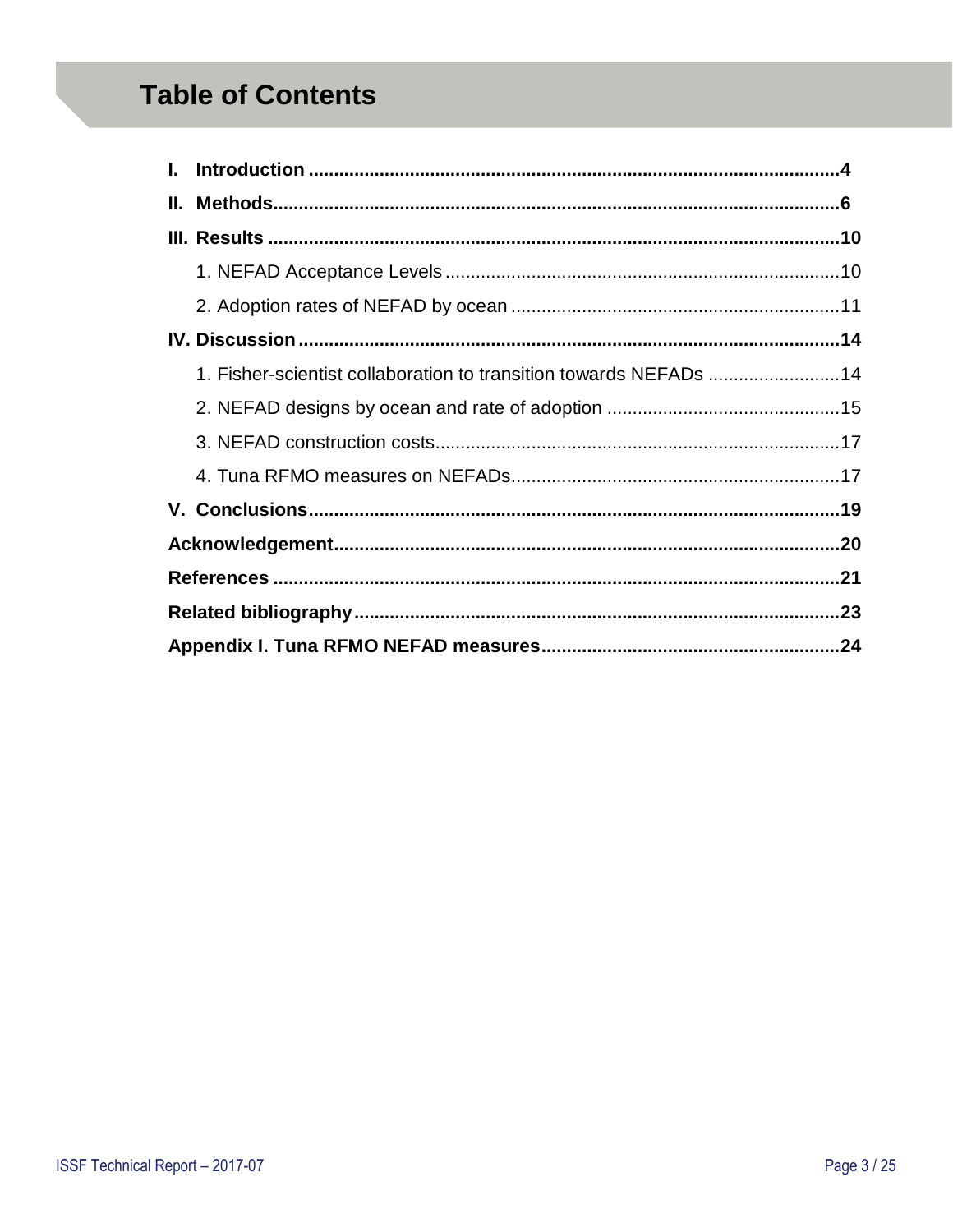## <span id="page-3-0"></span>**I. Introduction**

Minimizing incidental mortality of non-target species, referred to as bycatch, has become a principal element of fisheries governance (Hall, 1986, 2015; Gilman and Ludin, 2010; Gilman, 2011) in the framework of the ecosystem-based fisheries management (Pikitch et al. 2004). Lack of comprehensive and reliable fishery data, mainly in small-scale fisheries or fisheries with poor observer coverage, is a widespread problem that prevents accurate evaluation of bycatch impacts (Komoroske and Lewison, 2015). This is especially true for cryptic fishing mortality, which is difficult to estimate even in data-rich fisheries (Gilman et al., 2012, 2014). An important source of cryptic bycatch is ghost fishing caused by abandoned, lost or otherwise discarded fishing gear (ALDFG) that continue to capture fauna while at sea (Matsuoka and Nagasawa, 2005; Macfadyen et al., 2009). Unattended fishing nets, longlines, fish pots and traps, and other fishing gear are capable of ghost fishing for extended periods as most modern gears are built with highly durable synthetic materials. Due to their life history characterized by slow growth rate and limited fecundity sharks, manta rays, marine turtles and marine mammals may be especially vulnerable to indirect fishing mortality, including ghost fishing (Myers et al., 2007; Cortés, 2008; Lewison et al., 2014). However, a recent review by Stelfox et al. (2016) highlights the large knowledge gaps related to ghost fishing impacts in marine megafauna.

Man-made floating objects used to attract fish, termed fish aggregating devices (FADs), are utilized mostly by tropical tuna purse seiners, but also by other gears such as pole and line or handline, to aggregate pelagic fish and increase target species catchability (Fonteneau et al., 2013). FADs are used globally, and while in specific regions (e.g. Philippines, Maldives, Mauritius, French Polynesia, Hawaii) the main FADs used by small-scale fisheries and also some large-scale ones (e.g. around PNG, Indonesia), are anchored (aFADs) the majority of the fisheries use drifting FADs (dFADs) that freely drift across the open ocean (Scott and Lopez, 2014). Together with bamboo canes for floatation, used or surplus purse seine netting has traditionally been the principal component in dFAD construction across all oceans (Itano, 2007). Reused purse seine netting comes usually at no cost to the vessels, is durable, and widely available to tuna fishers. Netting is often used to wrap the dFAD's surface flotation materials (e.g. bamboo and net corks) for structural strength, lower visibility and increased shade, which are all desirable traits in a dFAD for most of fishers. In addition, the underwater hanging net panels functions as a sea anchor to slow down drift speed or track productive underwater currents, and possibly increase detectability by tuna schools. From early on in this fishery dFAD "tail" appendages were made of large stretched mesh size of 10–20 cm (4–8 inches) and depth can vary from 10 to 100 meters depending on fleet and ocean (Franco et al., 2009; Hall and Roman, 2013). A GPS buoy, often with an echo-sounder incorporated to quantify fish presence (Lopez et al., 2015), is tethered to the floating raft to continuously track the dFAD's position. For this reason, technically speaking, dFADs may not enter in the ALDFG category because they are constantly monitored, as an active fishing gear would. Only in cases when a dFAD drifts too far from the fishing zone, the buoy malfunctions, it beaches on the coastline or sinks to the seabed could they be considered lost or abandoned gear (Davies et al., 2017). The precise number of dFADs at sea is unknown as presently there are no unique FAD identification management schemes implemented by RFMOs, but some estimate 90,000–120,000 FADs per year globally (Scott and Lopez, 2014; Gersham et al., 2015).

Given the considerable amount of open surface large mesh netting material used in some traditional dFADs, there is potential for accidental ensnarement of animals swimming around them (hereafter referred to as higher entanglement risk FADs; HERFADs). Turtle entanglements have also been reported. The latter are easier to observe as they frequently occur when individuals climb to rest on wide-base rafts wrapped in netting material. The number of turtles observed entangled in HERFADs has been consistently low across oceans (e.g. under 300 individuals per year per ocean), with over 75 per cent of them being released alive when found (Hall and Roman, 2013; Bourjea et al., 2014). On the other hand, when sharks become entangled in the HERFAD's underwater netting appendage, they are hard to detect. Shark dFAD aggregative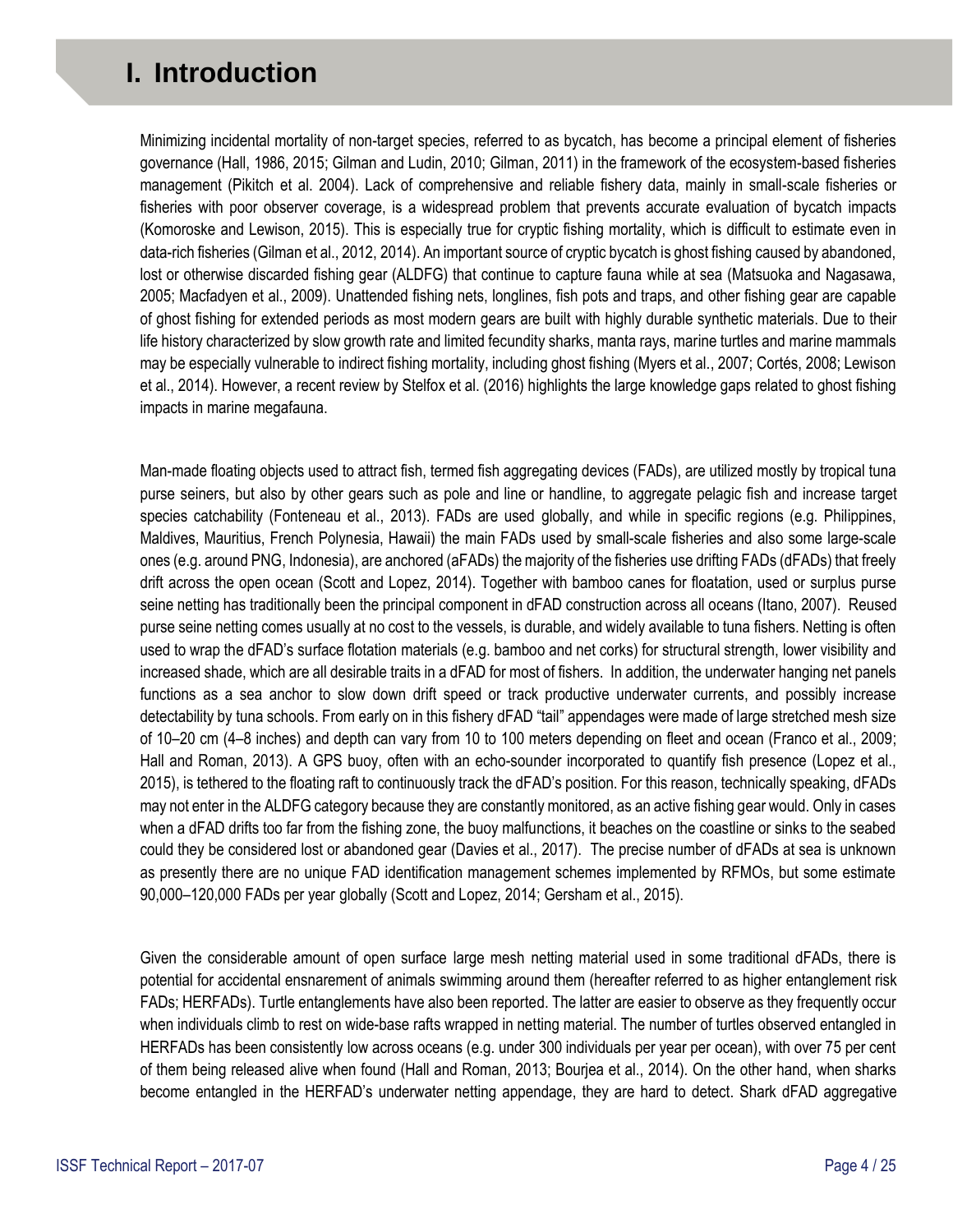behavior is almost exclusively observed in two species, oceanic whitetip sharks (*Carcharhinus longimanus*) but mainly silky sharks (*C. falciformis*), the later constituting 75 to 90 per cent of all sharks found in FADs (Hall and Roman, 2013). As most sharks, these two species are obligate ram ventilators (i.e. must keep swimming to breathe) and if entangled will die from suffocation within minutes; thus, survival after ensnarement is considered null (Hutchinson et al., 2015). Unless the dFAD is lifted out of the water or the shark entanglement occurs close enough to the sea surface to be seen, the incident may go undetected. Most captains do not lift dFADs out of the water when checking for fish or making a set, as it is simpler to tow dFADs out of the purse seine net with an auxiliary speedboat. Until recently, fishers and scientists considered that dFAD entanglement was negligible for FAD fishing and had no substantial impacts on shark populations. However, the only study to-date examining shark ensnarement levels in dFADs, through diving censuses combined with electronic tag data, estimated that shark entanglement in HERFADs could be causing five to ten times higher shark mortality than active purse seine fishing itself in the western Indian Ocean (Filmalter et al., 2013). Crucially, the archival tagging information revealed that often dead entangled sharks would detach from the dFAD's tail and sink to the seabed after just 1.2 days on average (Filmalter et al., 2013), which makes these events even more difficult to observe. As a result, a large part of the cryptic mortality goes unnoticed unless underwater observations are conducted (through divers or cameras) or the dFAD is lifted out of the water and inspected during that brief period when the shark remains entangled. It is however important to note that when a dFAD is lifted out of the water, it is possible that the dead body (or the part of the body that remains attached) falls and is not observed. At the time of that study, between 2010 and 2012, most dFADs in the Indian Ocean were HERFADs constructed with loosely hanging open large mesh nets (e.g. 7–8 inches), a diameter large enough for the head and fins of juvenile pelagic sharks to fit through.

Various small-scale pilot studies by the tropical tuna European Union purse seine fleet (e.g. Spain and France) testing entanglement-minimizing designs had already started prior to 2010 with low entanglement risk FAD prototypes (LERFADS) that had tails made from very small mesh netting (e.g. <2.5 inches stretched mesh) or normal purse seine netting but tightly tied into rope-like coils. Both configurations prevent shark body parts from physically fitting through the submerged dFAD's mesh, although rare accidents can happen when knots tying the netting loosen. Other designs tested were the completely non-entangling FADs (NEFADs) using no netting in their construction, and replacing it by ropes or canvas to create the underwater appendage (see ISSF, 2015 for FAD entanglement category details) (Delgado de Molina et al., 2006; Franco et al., 2009). Despite recent improvements by some RFMO in observer collected data on FAD design and material, currently it is not possible to determine if a FAD is completely non-entangling based on this information for many fleets. In the case of the Spanish fleet (Goñi et al., 2015), observers' logbooks have been adapted to track compliance with a voluntary Code of Good Practices [\(http://opagac.org/wp-content/uploads/2017/05/GP-OPAGAC-ANABAC-feb-2017-definitivo-ingles.pdf\)](http://opagac.org/wp-content/uploads/2017/05/GP-OPAGAC-ANABAC-feb-2017-definitivo-ingles.pdf); these logbooks specifically record detailed raft and tail entanglement potential. Similar information is now being also collected by the French fleet, and other observer programs like that of the Inter-American Tropical Tuna Commission (IATTC) record some FAD design characteristics. But for many fleets worldwide, similar sources of information are lacking and NEFAD use is unobserved in regular fisheries monitoring programs.

The International Seafood Sustainability Foundation, which promotes science-based tuna fisheries sustainability, has facilitated participatory-approach bycatch reduction workshops with tropical tuna purse seine fishers since 2009, commonly referred to as ISSF Skippers' Workshops (Murua et al., 2014; Murua et al., 2017). In these workshops scientists and fishers exchange knowledge on FAD related fishing, including type of FAD structure used, providing an alternative source of information to understand the scale of NEFAD implementation worldwide. The purpose of this document is to provide an overview of FAD use in tropical tuna purse seine fisheries by fleet and ocean according to their entanglement risk, as of 2017, and document the important advances towards the reduction of ghost fishing by FADs.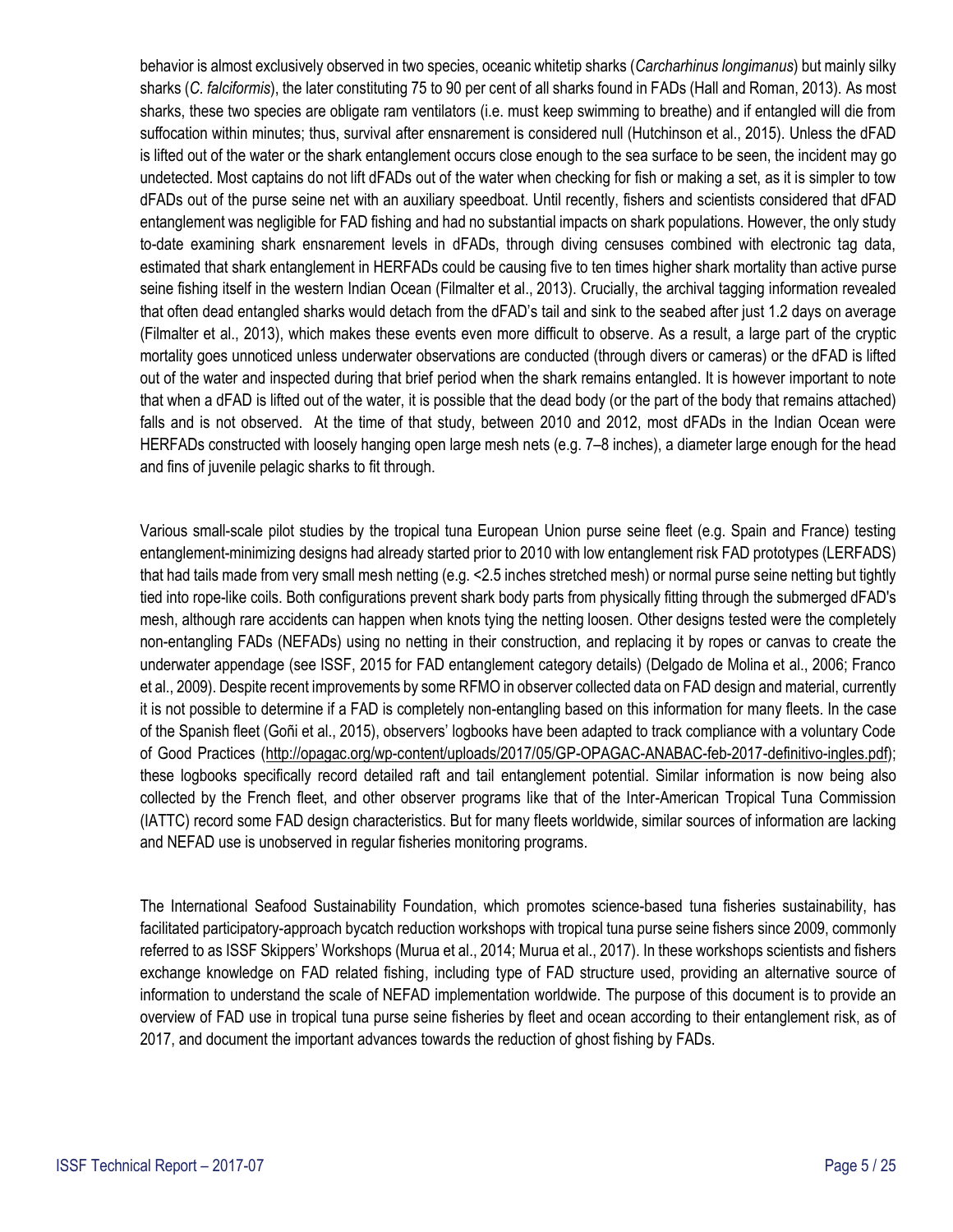## <span id="page-5-0"></span>**II. Methods**

Between November 2009 and July 2017, over 60 ISSF Skippers Workshops in 17 countries have been conducted with more than 2,000 participants (**Table 1**); the majority being large-scale vessel tropical tuna purse seine fishing masters and captains, hereafter referred to as skippers. These workshops were modelled after the IATTC bycatch reduction workshops started in 1988 (Bratten and Hall, 1997). Other important stakeholders such as fleet managers and ship-owners, who can take important company decisions, are frequently present. The workshops' main objective is to discuss ways to improve selectivity and mitigate incidental catches in tuna fisheries, and passive bycatch mitigation with NEFADs is now a key component in the agenda. Detailed information on the kinds of FADs used by each skipper are widely discussed during these meetings. At some workshops, fishers also fill in an anonymous multiple-choice questionnaire that has a section dedicated to types of FADs they use (e.g. construction materials, dimensions, designs). The questionnaires enable anonymous feedback contribution of quantitative and qualitative data by fishers. In reports, these are aggregated by flag but cannot be used to identify individual respondents or vessels. Questionnaire data for some fleets which operate in more than one RFMO are grouped, rather than shown by individual ocean. Specific questions on types of FADs according to entanglement characteristics were added in 2015 (**Fig. 1**). Therefore, FAD information comes from the discussion during workshops between 2009–2017, and NEFAD specific questionnaire answers between 2015–2017.

Acceptance levels for various bycatch mitigation activities by fleet, including use of NEFADs, have also been recorded at each workshop between 2009 to 2017. These are based on the predominant opinion expressed by fishers and stakeholders present at the meeting, which are thought to be representative of these fleets' general perceptions. For example, if most participants support an activity, it is considered as being of high acceptance. Conversely, if most think that an activity will not work or is not worth pursuing, then it receives a low acceptance score.

When workshops are conducted near key ports (e.g. Manta, Manzanillo, or Mazatlan in the Eastern Pacific Ocean, Port Victoria, Banda Aceh or Sibolga in the Indian Ocean, Tema in the Atlantic Ocean, or Jakarta, Pago Pago, Majuro and Pohnpei in the Western and Central Pacific), workshop moderators also carry out vessel visits. As most FADs are now constructed at the main ports, or if not, vessels often carry FADs onboard, FAD designs can be observed first hand. Also, ISSF research cruises onboard vessels of different fleets have permitted examination of diverse kinds of FADs in all oceanic regions, not only for the FADs used by the purse seine company with whom the research was conducted, but also for FADs encountered at sea belonging to other companies (Restrepo et al., 2016). Currently, several programs like the Spanish "Code of Good Practices" gather observer-collected information on FAD entanglement characteristics in the Indian and Atlantic Ocean, and collaborate with the observer programs of the IATTC and the WCPFC (e.g. Goñi et al., 2015).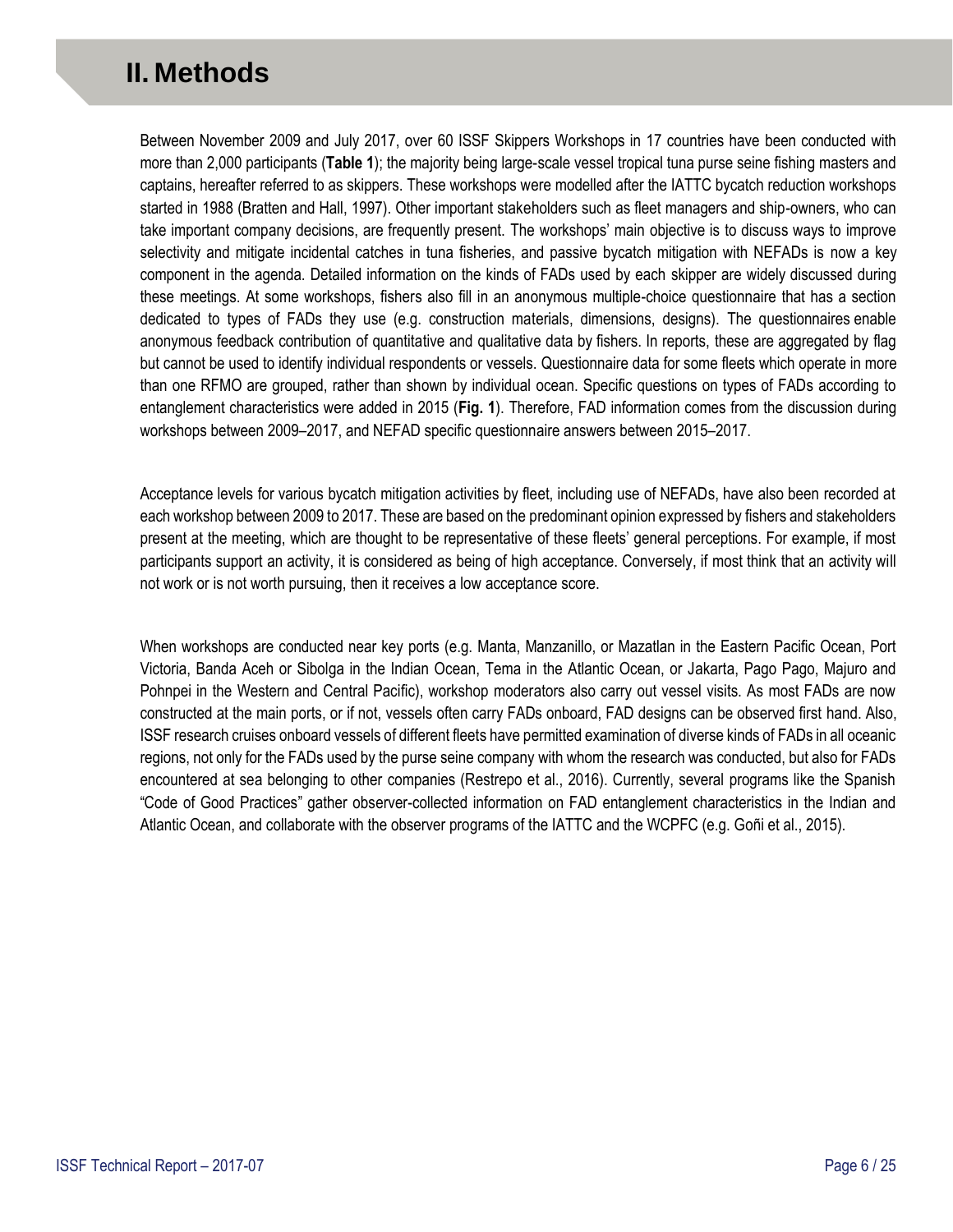*Table 1. Number of ISSF Skippers' Workshops by region, oceans in which fishers operate, and participants by profession.*

| <b>CONTINENT</b>                     | <b>LOCATION</b>                                                                  | <b>WORKING</b><br>OCEANS <sup>1</sup> | <b>WORKSHOPS</b> | <b>FISHERS</b> | STAKEHOLDERS <sup>2</sup> |
|--------------------------------------|----------------------------------------------------------------------------------|---------------------------------------|------------------|----------------|---------------------------|
|                                      | Spain (Sukarrieta, Vigo,<br>Cangas)                                              | IO, AO, EPO                           | 9                | 450            | 67                        |
| <b>Europe</b>                        | France (Concarneau)                                                              | IO, AO                                | 1                | 20             | $6\phantom{1}$            |
|                                      | Portugal (Madeira)                                                               | WCPO, EPO                             | $\mathbf 1$      | 23             | 3                         |
| <b>North America</b>                 | USA (San Diego)                                                                  | WCPO, EPO                             | $\overline{4}$   | 5              | $\overline{4}$            |
|                                      | Mexico (Manzanillo,<br>Mazatlan)                                                 | <b>EPO</b>                            | $\overline{2}$   | 165            | 15                        |
| <b>South</b><br>America <sup>3</sup> | Ecuador (Manta,<br>Posorja)                                                      | EPO, WCPO                             | $\boldsymbol{9}$ | 438            | 50                        |
|                                      | Panama (Panama City)                                                             | <b>EPO</b>                            | $\overline{2}$   | 14             | 27                        |
|                                      | Peru (Lima)                                                                      | <b>EPO</b>                            | $\overline{2}$   | 15             | 64                        |
|                                      | Ghana (Accra, Tema)                                                              | <b>AO</b>                             | $\overline{7}$   | 101            | 195                       |
| Africa                               | Seychelles (Mahe)                                                                | IO                                    | $\overline{2}$   | 18             | $\mathbf{1}$              |
|                                      | Mauricius (Port Louis)                                                           | IO                                    | $\mathbf 1$      | 5              | $\mathbf{1}$              |
|                                      | Philippines (General<br>Santos)                                                  | <b>WCPO</b>                           | $\overline{2}$   | 60             | 29                        |
|                                      | China (Shanghai)                                                                 | <b>WCPO</b>                           | 1                | 19             | 22                        |
|                                      | South Korea (Busan)                                                              | WCPO, IO                              | $\overline{2}$   | 25             | 62                        |
| Asia                                 | Taiwan (Kaohsiung)                                                               | <b>WCPO</b>                           | 1                | 1              | 13                        |
|                                      | Vietnam (Quy Nhon)                                                               | <b>WCPO</b>                           | $\mathbf 1$      | 42             | 16                        |
|                                      | Indonesia (Jakarta,<br>Bitung, Sibolga,<br>Kendari, Benoa, Banda<br>Aceh, Ambon) | WCPO, IO                              | 16               | 420            | 132                       |
|                                      | Micronesia (Pohnpei)                                                             | <b>WCPO</b>                           | $\overline{2}$   | 18             | $\boldsymbol{8}$          |
| Oceania                              | <b>Marshall Islands</b><br>(Majuro)                                              | <b>WCPO</b>                           | $\overline{2}$   | 11             | $\overline{4}$            |
|                                      | American Samoa (Pago<br>Pago)                                                    | <b>WCPO</b>                           | $\sqrt{3}$       | 16             | 22                        |
| <b>Total number</b>                  |                                                                                  | 70                                    | 1857             | 708            |                           |

*<sup>1</sup> AO – Atlantic Ocean; IO- Indian Ocean; EPO – Eastern Pacific Ocean; WCPO – Western and Central Pacific Ocean.* 

*2 Includes ship-owners, fleet managers, fisheries managers, fisheries scientists, NGO members, etc.*

*3 Workshops co-hosted with the IATTC.*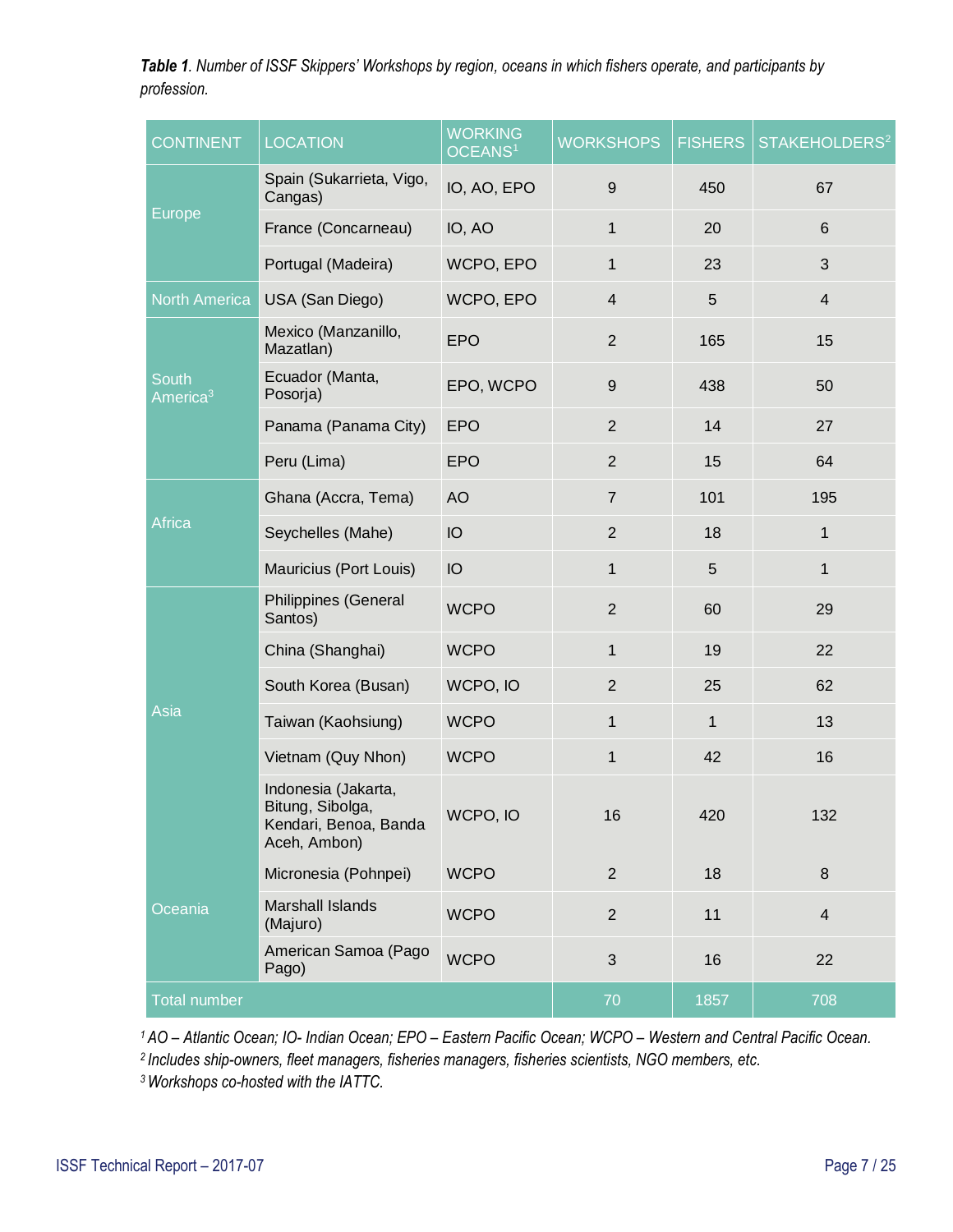**1.** Select the type of FAD you use:

**(a)** Traditional FADs with open wide mesh size, **(b)** FADs with net tied into bundles or net with very small mesh size, **(c)** FADs with no netting, **(d)** Others

**2.** What proportion of proportion of entangling FADs, lower risk entanglement FADs and nonentangling FADs do you use in a year?

**(a)** % Entangling FADs (e.g. traditional FADs), **(b)** % Lower risk entanglement FADs (net tied or small meshed), **(c)** % Non-entangling (with no net)

**3.** What materials do you use in the construction of the raft?

**(a)** Bamboo, **(b)** Metal, **(c)** I do not use a raft, only corks tied up ("burrito style"), **(d)** Others (specify)

**4.** What materials do you use for the flotation of the raft?

**(a)** Corks, **(b)** Plastic bottles/containers, **(c)** PVC tubes, **(d)** Others (specify)

**5.** What kind of design do you use in your FADs?

Entangling



Lower risk entanglement



*Figure 1. Questions on FAD construction and design from ISSF Skippers Workshops questionnaires collected between 2015–2017.*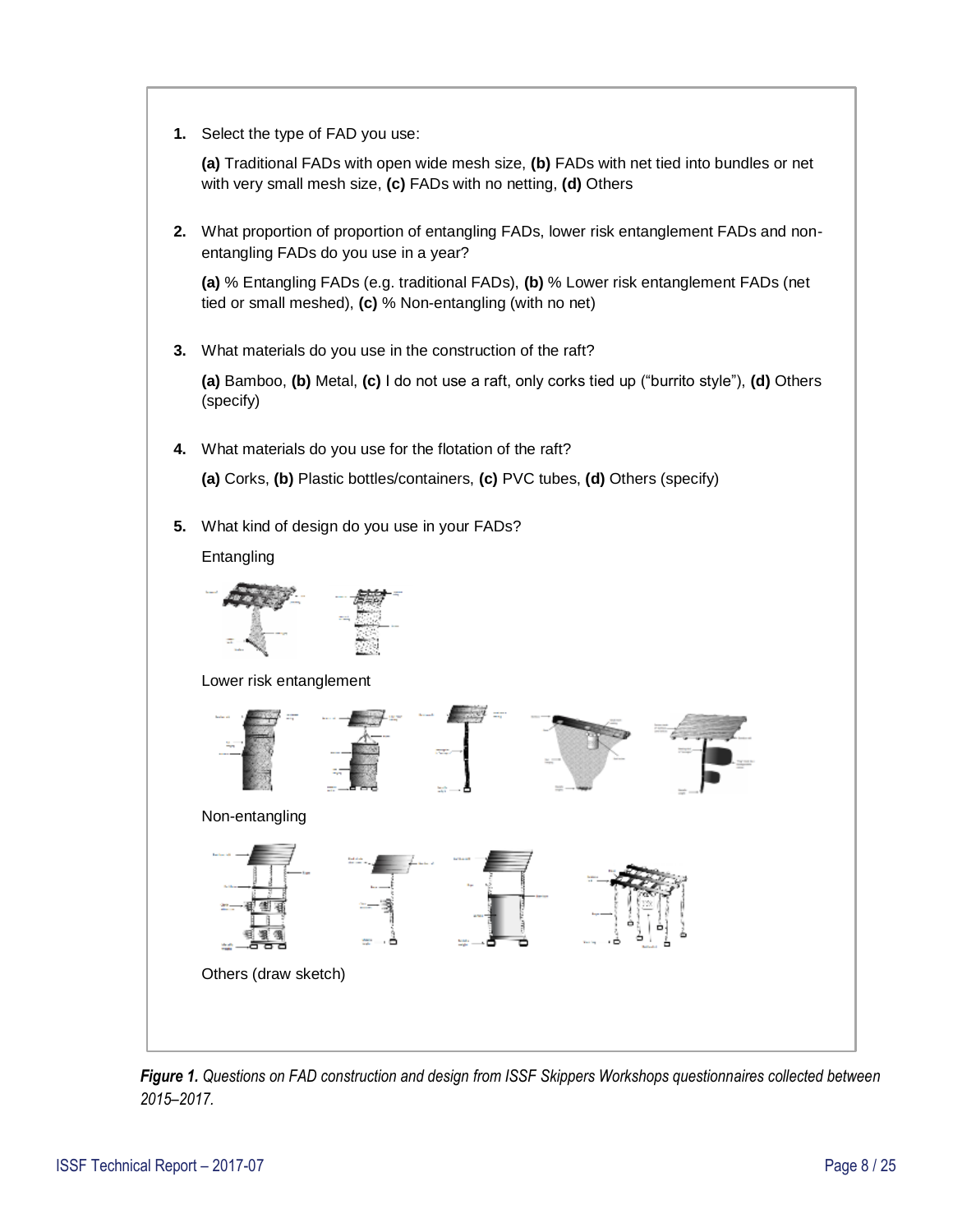Based on the ISSF guide for NEFADs (ISSF, 2015; **Fig. 2**), three categories of FADs are defined according to entanglement likelihood: (1) High Entanglement Risk (HER) FADs constructed with open panels of large mesh netting (e.g. > 2.5-inch mesh); (2) Lower Entanglement Risk (LER) FADs which use either small mesh netting (e.g. < 2.5-inch mesh), or net tightly tied into coils or bundles; and (3) Non-Entangling (NE) FADs which have no meshed elements. The distinction between LERFADs and NEFADs is made because, over time, netting tied into coils in LERFADs can become loose or small mesh breaks down into larger holes, thus potentially increasing entanglement opportunity. Note, though, that many organizations place LERFADs in the same category as NEFADs, because they consider them to be virtually entanglement-free. While this might be correct for newly built and well maintained LERFADs, tied netting and small mesh in lost or stranded LERFADs will start to deteriorate over time increasing their entanglement potential.



*Figure 2. FAD categories based on entanglement and environmental impact (ISSF, 2015)*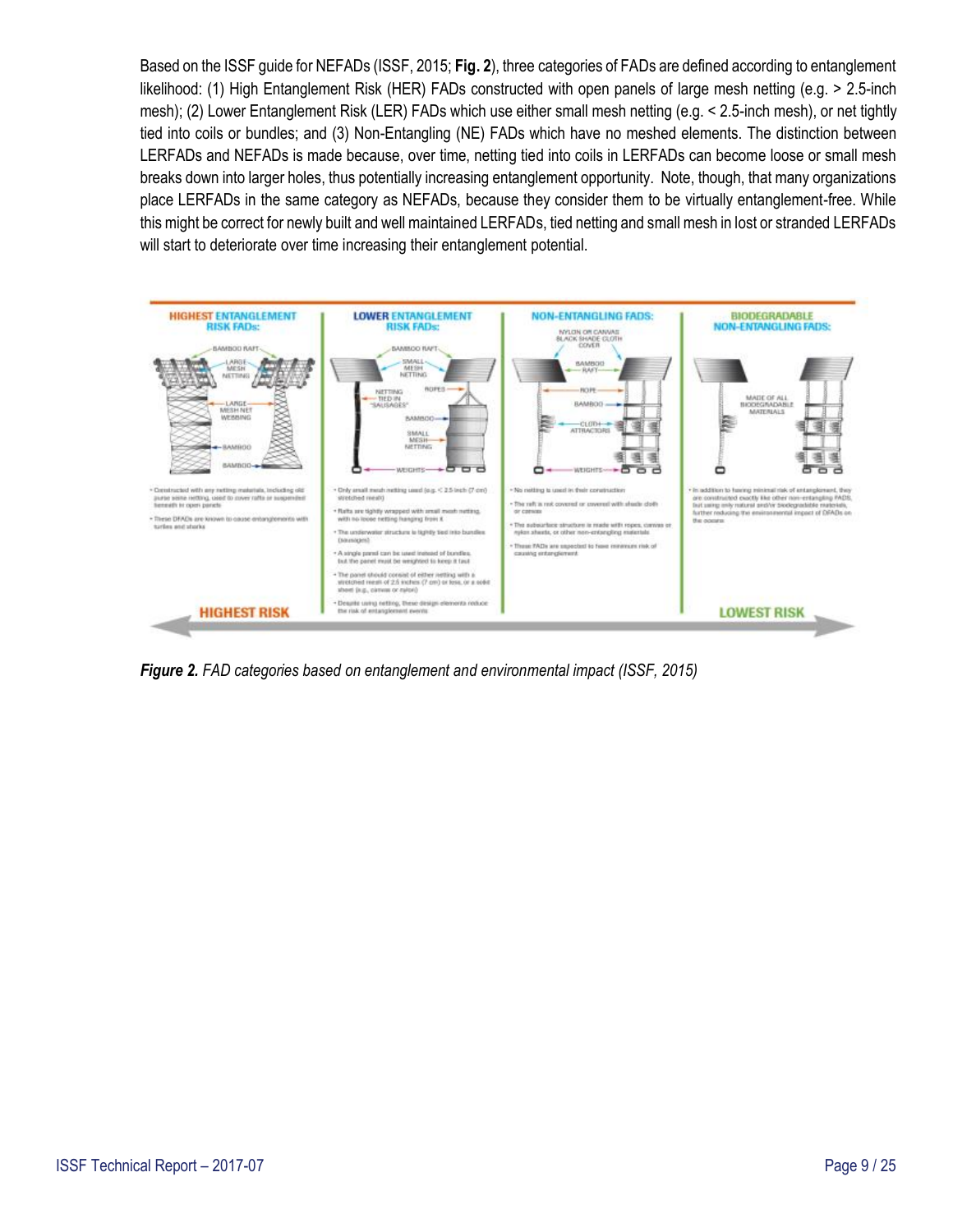<span id="page-9-0"></span>Between 2015 and 2017, there were 398 questionnaire responses registering the type of FADs utilized by 8 fleets (**Table 2**). Note that in some workshops, there were no questionnaires. Instead, captains, fleet managers and ship-owners answered questions on FAD types verbally during the workshops. Repeated visits to the principal tuna purse seine ports of these fleets in the Western and Central Pacific (see **[Table 1](#page-5-0)** of workshop locations) support the FAD information provided by skippers at the workshops.

*Table 2. Number of ISSF Skippers Workshops questionnaires on types of FADs completed by fleet between 2015 and 2017.*

| <b>FLEET</b>  | <b>NO. QUESTIONNAIRES</b> |
|---------------|---------------------------|
| Ecuador       | 164                       |
| Spain         | 122                       |
| Ghana         | 30                        |
| <b>France</b> | 20                        |
| South Korea   | 10                        |
| Peru          | $\overline{7}$            |
| USA           | 5                         |
| Mexico        | 4                         |
| <b>TOTAL</b>  | 398                       |

#### **1. NEFAD Acceptance Levels**

Reported proportion of FAD types and acceptance levels for NEFADs is presented for 13 tuna purse seine fleets, covering many of the major purse seine tropical tuna fleets in the four-tropical tuna RFMO regions. Initial low level of acceptance for NEFADs by some fleets were obtained during the early phases of change towards these new, as of yet, and unheard of dFAD designs in 2010. Nevertheless, as shown in **Table 3**, over time in the last five years, the tendency has generally been for an increase in acceptance for most fleets. For Western and Central Pacific Ocean fleets not using NEFADs, mid to midhigh acceptance levels were recorded.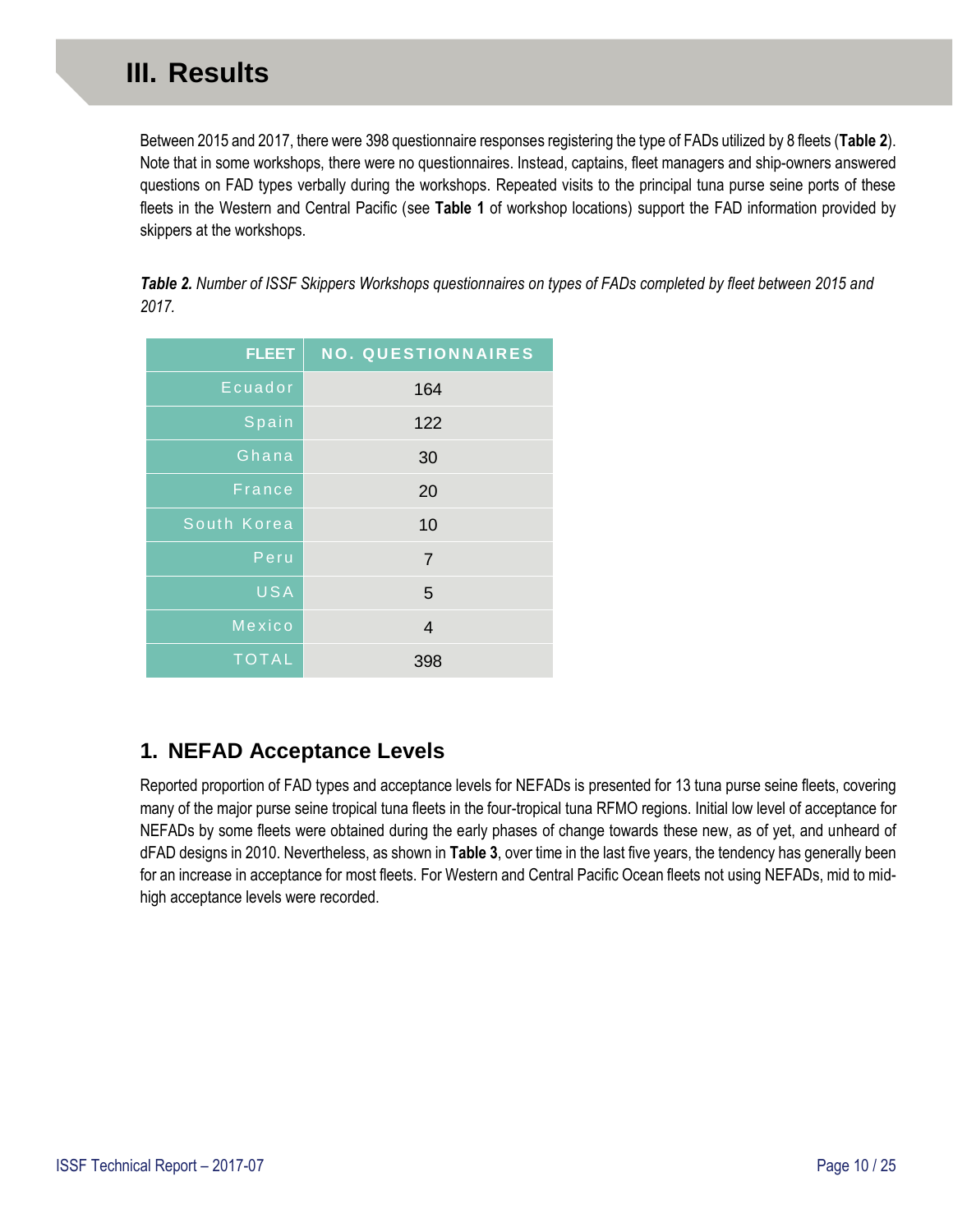<span id="page-10-0"></span>*Table 3. Evolution in the acceptance level of fishers for the use of FADs that minimize entanglement by different tuna fleets in ISSF Skippers' Workshops between 2010 and 2017.* 

| <b>FLEET</b>  | <b>OCEAN</b><br><b>PRESENCE<sup>1</sup></b> | <b>LARGE</b><br>PS <sup>2</sup> | <b>FAD</b><br><b>USE</b> | <b>ACCEPTANCE LEVEL<sup>3</sup></b> |                          |                          |                          |                          |                          |                          |
|---------------|---------------------------------------------|---------------------------------|--------------------------|-------------------------------------|--------------------------|--------------------------|--------------------------|--------------------------|--------------------------|--------------------------|
|               |                                             |                                 |                          | 2010-11                             | 2011-12                  | 2012-13                  | 2013-14                  | 2014-15                  | 2015-16                  | 2016-17                  |
| Ecuador       | <b>EPO</b>                                  | 86                              | $\overline{H}$           | $\mathsf{L}$                        | M                        | $M-H$                    | $M-H$                    | $M-H$                    | H                        | H                        |
| Spain         | IO, AO, EPO                                 | 32                              | $\overline{H}$           | $M-H$                               | H                        | H                        | H                        | H                        | H                        | H                        |
| Ghana         | <b>AO</b>                                   | 17                              | L                        | $\mathsf L$                         | $L-M$                    | M                        | M                        | $M-H$                    | H                        | H                        |
| France        | IO, AO                                      | 20                              | $\overline{M}$           | H                                   | H                        | $\overline{\phantom{a}}$ | $\overline{\phantom{a}}$ | H                        | $\overline{\phantom{m}}$ | H                        |
| South Korea   | WCPO, IO                                    | 32                              | $\overline{M}$           | $\overline{\phantom{a}}$            | $\overline{\phantom{a}}$ | $\overline{\phantom{a}}$ | H                        | M                        | $\overline{\phantom{a}}$ | $\overline{\phantom{a}}$ |
| Peru          | <b>EPO</b>                                  | $\boldsymbol{8}$                | L                        | $\overline{a}$                      | $\overline{\phantom{m}}$ | M                        | $\overline{\phantom{a}}$ | $M-H$                    | $\overline{\phantom{m}}$ | H                        |
| <b>USA</b>    | EPO, WCPO                                   | 31                              | $\overline{M}$           | H                                   | H                        | $\overline{\phantom{a}}$ | $M-H$                    | M                        | $\overline{\phantom{a}}$ | L                        |
| Mexico        | <b>EPO</b>                                  | 41                              | L                        | $\overline{\phantom{a}}$            | $\overline{\phantom{0}}$ | $\overline{\phantom{a}}$ | $\overline{\phantom{a}}$ | H                        | $\overline{\phantom{a}}$ | ٠                        |
| Panama        | <b>EPO</b>                                  | 17                              | $\overline{M}$           | M                                   | $\overline{\phantom{0}}$ | $M-H$                    | $\blacksquare$           | $\overline{\phantom{a}}$ | $\overline{\phantom{a}}$ |                          |
| <b>Taiwan</b> | <b>WCPO</b>                                 | 54                              | $\overline{M}$           | $\overline{\phantom{m}}$            | -                        | $\overline{\phantom{m}}$ | $M-H$                    | $\overline{\phantom{0}}$ | $\overline{\phantom{a}}$ |                          |
| China         | <b>WCPO</b>                                 | 20                              | M                        | $\overline{\phantom{a}}$            | $\overline{\phantom{a}}$ | $\overline{\phantom{a}}$ | $\overline{\phantom{a}}$ | $\overline{\phantom{a}}$ | M                        | L                        |
| Indonesia     | <b>WCPO</b>                                 | 20                              | $\overline{H}$           |                                     | -                        | $\overline{\phantom{a}}$ | H                        | H                        | $\overline{H}$           | H                        |
| Philippines   | <b>WCPO</b>                                 | 73                              | $\overline{H}$           | $\overline{\phantom{a}}$            | $M-H$                    | $\overline{\phantom{a}}$ | $M-H$                    | $M-H$                    | $\overline{\phantom{0}}$ |                          |

*<sup>1</sup> AO – Atlantic Ocean; IO- Indian Ocean; EPO – Eastern Pacific Ocean; WCPO – Western and Central Pacific Ocean.* 

*<sup>2</sup> Estimated number of large purse seiners (> 335 m<sup>3</sup> fish holding volume) by fleet and level of use of FADs.* 

*<sup>3</sup> Acceptance level: L – low; M – mid; H – high.*

#### **2. Adoption rates of NEFAD by ocean**

The Spanish and French fleets (including associated vessels under different flags) make up the bulk of vessels operating in the Atlantic and Indian Oceans. Both fleets through voluntary agreements, mediated by their respective fishing associations, made the switch to LERFADs and NEFADs in 2012–2013. The only other remaining large tropical tuna purse seine fleet in the Atlantic Ocean is Ghana, with approximately 17 boats (Justel-Rubio and Restrepo, 2015). This fleet has now moved entirely to entanglement minimizing designs as Recommendation 16-01 by the International Commission for the Conservation of Atlantic Tunas (ICCAT) required HERFADs to be phased out by the end of 2016 (**Table 4**). The 4% HERFADs recorded in the Ghana questionnaires referred to entangling dFADs deployed in 2016, as on average the working life of a FAD ranges between 3 to 12 months. Ghana vessel captains indicated at the time that if those remaining HERFADs were to be encountered they would tie the open net in coils to transform them into LERFADs to comply with ICCAT's requirements.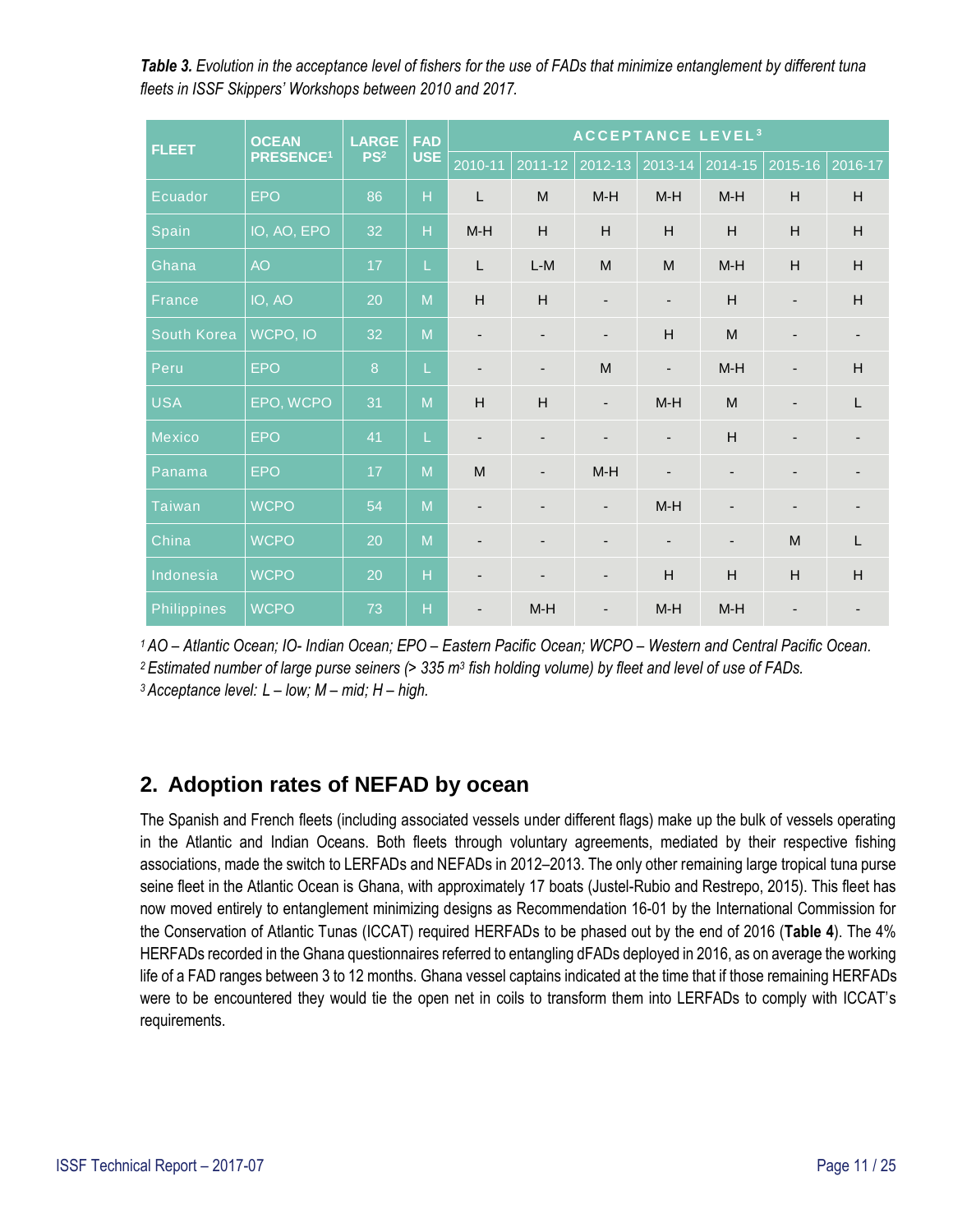*Table 4. Use of DFAD type by fleet according to entanglement characteristics. Source: ISSF Skippers' Workshop fishing master and captain questionnaires. High Entanglement Risk (HER); Low Entanglement Risk (LER); Non-entanglement (NE).*

| <b>FLEET</b>  | <b>OCEAN PRESENCE<sup>1</sup></b> | HERFAD (%)     | LERFAD (%) | NEFAD (%)      |
|---------------|-----------------------------------|----------------|------------|----------------|
| Ecuador       | <b>EPO</b>                        | 39             | 43         | 21             |
| Peru          | <b>EPO</b>                        | $\Omega$       | 100        | 0              |
| Mexico        | <b>EPO</b>                        | $\overline{0}$ | 100        | 0              |
| Spain         | <b>EPO, IO, AO</b>                | 3              | 61         | 36             |
| <b>USA</b>    | EPO, WCPO                         | 100            | $\Omega$   | $\overline{0}$ |
| South Korea   | <b>WCPO</b>                       | 100            | $\Omega$   | $\Omega$       |
| Taiwan        | <b>WCPO</b>                       | 100            | $\Omega$   | 0              |
| China         | <b>WCPO</b>                       | 100            | $\Omega$   | $\overline{0}$ |
| Indonesia $2$ | WCPO, IO                          | $\Omega$       | $\Omega$   | 100            |
| France        | <b>10, AO</b>                     | $\Omega$       | 73         | 27             |
| Ghana         | <b>AO</b>                         | 4              | 88         | 16             |

*<sup>1</sup> AO – Atlantic Ocean; IO- Indian Ocean; EPO – Eastern Pacific Ocean; WCPO – Western and Central Pacific Ocean. <sup>2</sup>Uses NE Anchored FADs (not drifting FADs).*

The Indian Ocean Tuna Commission (IOTC) and the Inter-American Tropical Tuna Commission (IATTC) also provide for recommendations that encourage or will require in the future the use of NEFADs (**Table 4**; in discussion). Questionnaires from Ecuador in the Eastern Pacific indicate that the number of LERFADs and NEFADs has been increasing rapidly in the last three years. Now fishers using LERFADs (41%) and NEFADs (21%) add up together more than those using HERFADs (39%) in this fleet. Other important Eastern Pacific Ocean fleets such as Peru and Mexico construct LERFADs by making use of the abundant small mesh netting deriving from their anchoveta seines and Medina panel nets (used in the dolphin area of the fishery for the backdown maneuver), respectively. Recently, Resolution C-17-02 passed by the IATTC, establishes that by January 2019 all FADs shall be constructed following entanglement minimizing principles (specified in Annex II of Resolution C-16-01).

The dominant type of artificial floating object in the Western and Central Pacific region are dFADs, with a conservative estimate of 30,000–54,000 dFADs annually deployed in 2013 (Scott and Lopez, 2014; Gersham et al., 2015). These FAD numbers have probably been increasing every year. Since 2010, a total of 13 workshops have been conducted with fleets of the Western and Central Pacific using dFADs. Ship-owners, fleet managers and fishers from these reported that the kind of dFADs they use are of the conventional HERFAD type. Consulted companies from various key fleets using dFADs in the Western and Central Pacific had not tried yet LERFADs or NEFADs to our knowledge, as of early 2017. Most of these dFADs have flotation consisting of a line of net corks tightly wrapped with purse seine 4–5 inch mesh (**Fig.3.a**), and a deep tail (40–80 m) built with netting of the same mesh size, which is crossed by bamboo canes at 10–15 m intervals to keep the net structure open with a metal weight at the end. Sometimes segments of wide-mesh green trawler net are also added. Frequently, numerous colored streamers, presumably used as fish attractors, are also tied to the netting by many Asian fleets. (**Fig. 3.b**).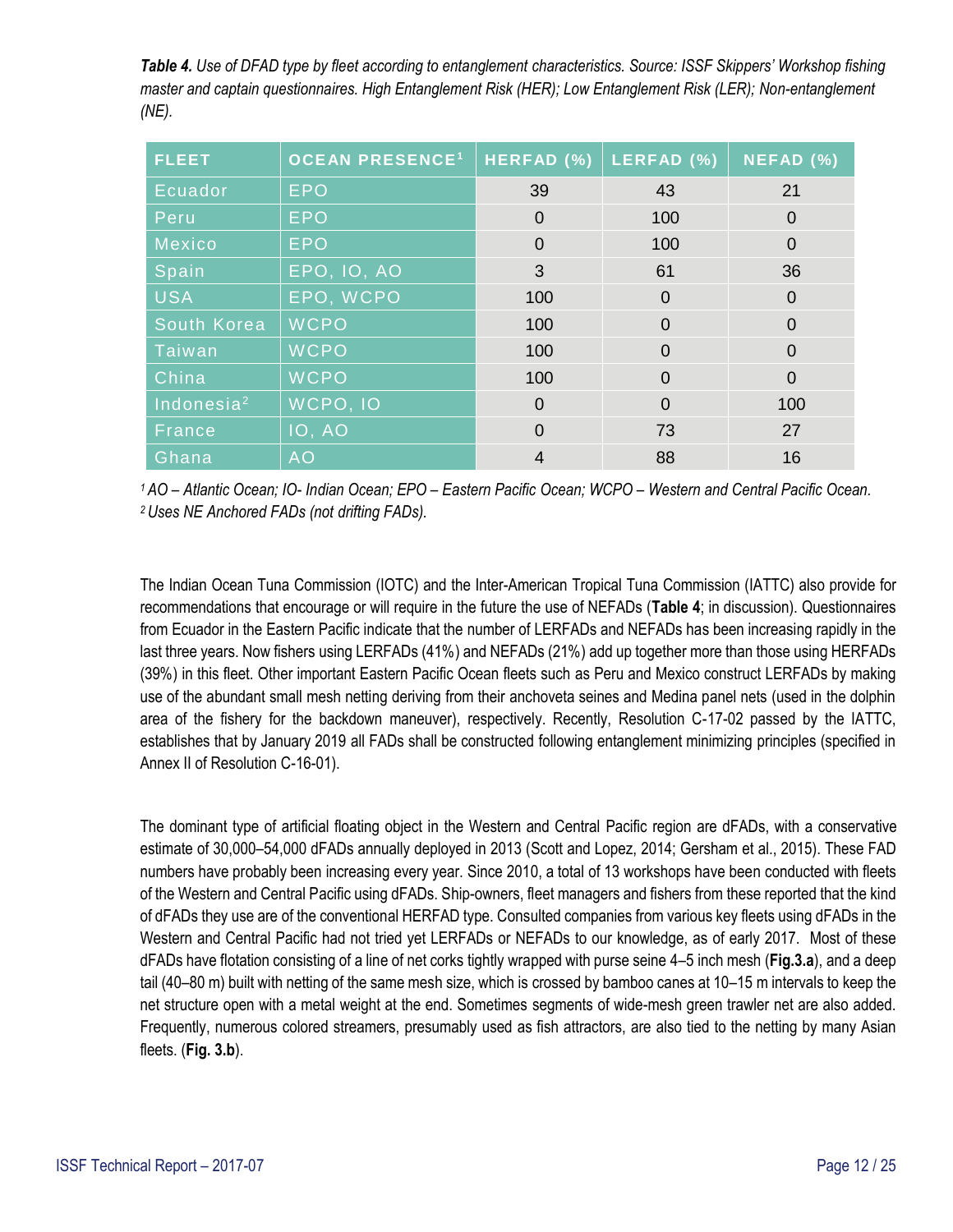<span id="page-12-0"></span>Small-scale vessels of Indonesia on both its Indian and Western Pacific Ocean EEZ fishing areas, employ only traditional anchored FADs (aFADs), also known as rumpons, which fall under the NEFAD category due to total absence of netting in their construction. ISSF scientists have conducted workshops and vessel visits at the principal tuna purse seine Indonesian ports between 2012 and 2017 that confirm the absence of netting materials for these aFADs. Presumably, similar aFADs used by other fleets in the Western Pacific region are also non-entangling, as the absence of netting in their structure is well documented (Désurmont and Chapman, 2000; Macusi et al., 2015). According to estimates by Scott and Lopez (2014) there are about 12,000 aFADs in the Western and Central Pacific.



*Figure 3. (a) Stack of dFAD floats built with a line of 6–8 corks covered by a sheet of plastic and wrapped in 4–5 inches netting, (b) piled up dFAD tail materials showing purse seine netting, palm leaves, white salt bags and colored attractor strips. Photos taken at port of Majuro (Marshall Islands, WCPO) in 2017.*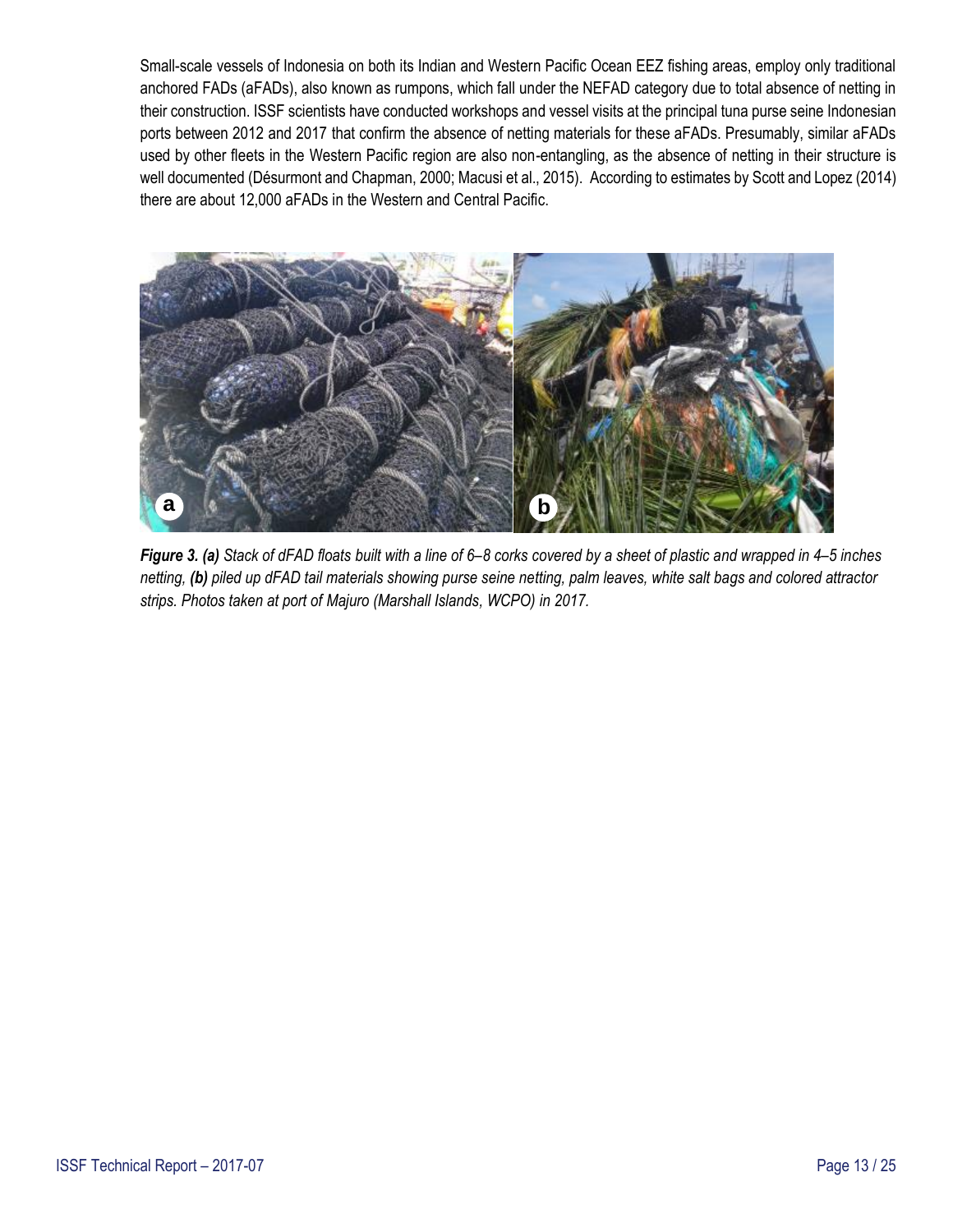#### <span id="page-13-0"></span>**1. Fisher-scientist collaboration to transition towards NEFADs**

The discovery of significant shark ghost fishing potential by conventional FADs in the Indian Ocean around 2012 prompted the transition away from open large-mesh netting HERFADs in the tropical tuna purse seine fisheries of the Atlantic, Indian and Eastern Pacific Oceans, but not yet in the Western and Central Pacific Ocean yet (Pilling et al., 2017). The development of LERFADs and NEFADs has been a direct result of active collaboration efforts by fishers and scientists. Successful participatory fisher-scientist bycatch reduction precedents exist in the tuna fishery, including the development of dolphinsafe fishing gear and techniques in the Eastern Pacific in the late 1980s (Bratten and Hall, 1997; Hall et al., 2000, 2003). Successful examples of selective technology designed with captains' inputs in other fisheries include turtle excluder devices (TEDs) in trawlers or streamer lines in long lines among others (Kennelly, 2007).

Significant advances in fisheries sustainability usually result from a continuous process rather than leaps and bounds. There have been several transitional steps from the initial voluntary trials by individual skippers with entanglement-minimizing FADs to the full implementation of LERFADS and NEFADs. Changing the *status quo* of conventional dFAD construction, which had virtually retained the same designs since their start in the 1980s, was at first a challenge. Given the strong reliance of tuna fishers on FAD-caught skipjack, drastic alterations to conventional net-built FAD designs known to work would have led to poor acceptance. LERFADs which have traditional purse seine netting tied into coils or use small mesh netting were the preferred option by fishers as they are made with materials they already have, with no extra costs. The LERFAD designs appeared to be a necessary step in the process to move from HERFADs to NEFADs. Experienced captains provided much of the initial construction and design inputs required for these alternative FADs (LERFADs) to correctly work at sea, ensuring a balanced weight distribution to prevent FADs sinking and an optimal drift speed to aggregate fish. The compromise with LERFADs has likely permitted fishers to avoid most entanglement-related problems associated with HERFADs without having to dramatically reconfigure the materials and design of their FADs. For example, no shark entanglement has been observed in the Indian and Atlantic Oceans by the Spanish fleet using LERFADs and NEFADs between 2015 and 2016 (Lopez et al., 2017), although studies similar to Filmalter et al. (2013) could be conducted to scientifically validate the results.

Allowance for an adaptive transition testing period (e.g. 2–3 years) towards novel lower-impact FADs has been critical in the success of their voluntary adoption. Several years have been needed to fine-tune LERFADs and NEFADs and understand which designs work better under particular oceanographic conditions. Between 2010 and 2012, European fleets conducted the first large-scale LERFAD and NEFAD test with over 1,000 dFADs deployed in the Indian and Atlantic Oceans, to select most promising prototypes and actively involve more vessels in trials (Franco et al., 2012; Goujon et al., 2012). Spreading trial efforts over the entire fleet, meant that initially each captain was testing a small proportion of alternative dFADs (e.g. < 10% LERFAD/NEFADs), thus minimizing risks of poor tuna catches if the new dFADs were ineffective. Importantly, the combined larger sample number provided robust results showing that average tuna yields from entanglement reducing dFADs were similar, or even slightly higher, than for classical HERFADs (Chassot et al., 2011; Goujon et al., 2012; Hernandez-García et al., 2014). These positive results encouraged purse seiner companies from these two fleets to sign voluntary agreements, like the 'Code of Good Practices' (Goñi et al., 2015; Lopez et al., 2017), which established HERFAD replacement by 2013. The leading role of these purse seine fleets in the transition to NEFADs was not coincidental, but rather a result of a long-standing mutually respectful working relationship between industry and scientists developed through multiple collaborative projects over the last decade (e.g. FADIO, MADE, ECOFAD, GAP1, GAP2, NETMO, ISSF Skippers' Workshops) (Poisson et al., 2014; Murua et al., 2014).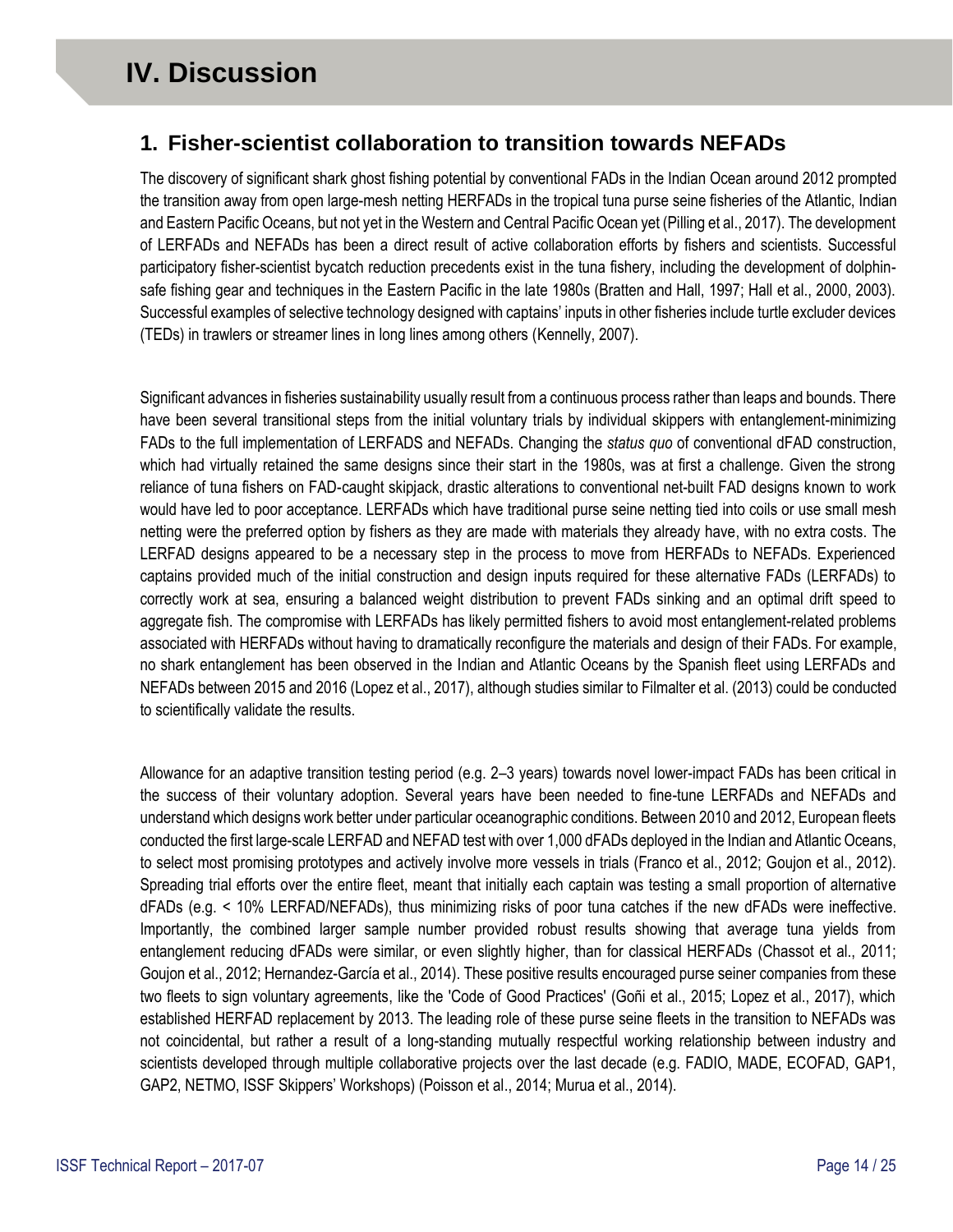<span id="page-14-0"></span>Other stakeholders have played a substantial role in the NEFAD process too. Pressure by environmental non-governmental organizations (NGOs), canneries and retailers to mitigate FAD fishing impacts strongly incentivized the tuna fishing industry to move away from HERFADs. Recently ISSF adopted [Conservation Measure 3.5.](https://iss-foundation.org/what-we-do/commitments-compliance/conservation-measures-commitments/bycatch-mitigation-3-5-transactions-with-vessels-that-use-only-non-entangling-fads/) stating that ISSF Participating Companies shall conduct transactions only with those purse seine vessels whose owners have a public policy regarding the use of only non-entangling FADs. The policy should refer to the [ISSF Guide for Non-Entangling FADs](https://iss-foundation.org/download-monitor-demo/download-info/issf-guide-for-non-entangling-fads/) and shall apply to all new FAD deployments, regardless of the type of vessel that deploys the FADs. ISSF Conservation Measure 3.5 also states that non-entangling FADs should meet the minimum specification in the ISSF Guide for Non-Entangling FADs. Vessel owners shall not deploy FADs that meet the description of "highest entanglement" contained in the ISSF Guide. In addition, many tuna fishing companies that use FADs are seeking nowadays eco-certification to better meet sustainability demands by many markets and consumers and understand that entangling FADs may be viewed as being incompatible with this objective.

Other fleets, like those of the Eastern Pacific, have been following this example and are gradually increasing their use of lower entangling dFADs. Direct communication between fishers and scientists from different oceans at collaborative platforms, such as the ISSF Skippers Workshops, since 2009 have resulted in productive "cross-pollination" on dFAD ideas and experiences, yielding faster knowledge transfer between fleets. In this sense, fishing companies have shown an open and collaborative relationship with scientists, and other competing companies, by readily sharing information of their latest NEFAD advances (e.g. design details, photos), to the benefit of the industry as a whole. The transition time for fleets which are more recently moving towards NEFADs should be shorter as they can gain insight and try FAD models shown to work for multiple fleets.

#### **2. NEFAD designs by ocean and rate of adoption**

It is worth pointing out that dFAD turtle and shark entanglement rates across oceans are likely to be different as regional shark abundances and dFAD designs and materials used by fleets in each ocean vary. The rate of shark entanglement by dFADs has only been investigated in the Indian Ocean, and this was at a time when all conventional dFADs in that ocean were HERFADs with very large mesh netting (e.g. 7–8 inches). At ISSF Skippers' Workshops fishers in the Indian Ocean have frequently commented they do not see turtle or shark entanglements anymore whereas before it used to be more frequent (ISSF, 2014). Similarly, captains in the Atlantic Ocean and fishers working with LERFADs and NEFADs in the Eastern Pacific Ocean report they have stopped observing shark entanglement events (ISSF, 2016). Observer data collected from programs like the "Code of Good Practices" confirm this ghost fishing reduction trend (Goñi et al., 2015). A follow up study in the Indian Ocean using the methodology by Filmalter et al (2013), with divers and electronic tags, to directly compare the before and after entanglement rates would be desirable to examine how effective LERFADs and NEFADs are at reducing shark ghost fishing. Such studies should also be conducted in other oceans. Entanglement events depend on both the abundance of sharks and the abundance of HERFADs (and to a lesser extent LERFADs). Consequently, low observations of entanglements (from observers or divers) could come from very low abundance of sharks, but still with high risks (high abundance of FADs with designs causing entanglements). On the opposite, following the behavior of a silky shark through electronic tagging (see Filmalter et al. 2013 for details) would only assess the risk of entanglement, independent of the abundance of sharks. Such a method would therefore be used in all oceans as a monitoring of risks of entanglements in different regions.

Adoption of LERFADs in the Indian and Atlantic Oceans enabled an important transformation in perception of more conservative skippers, showing them that not only conventional dFADs can aggregate tuna successfully. At the beginning,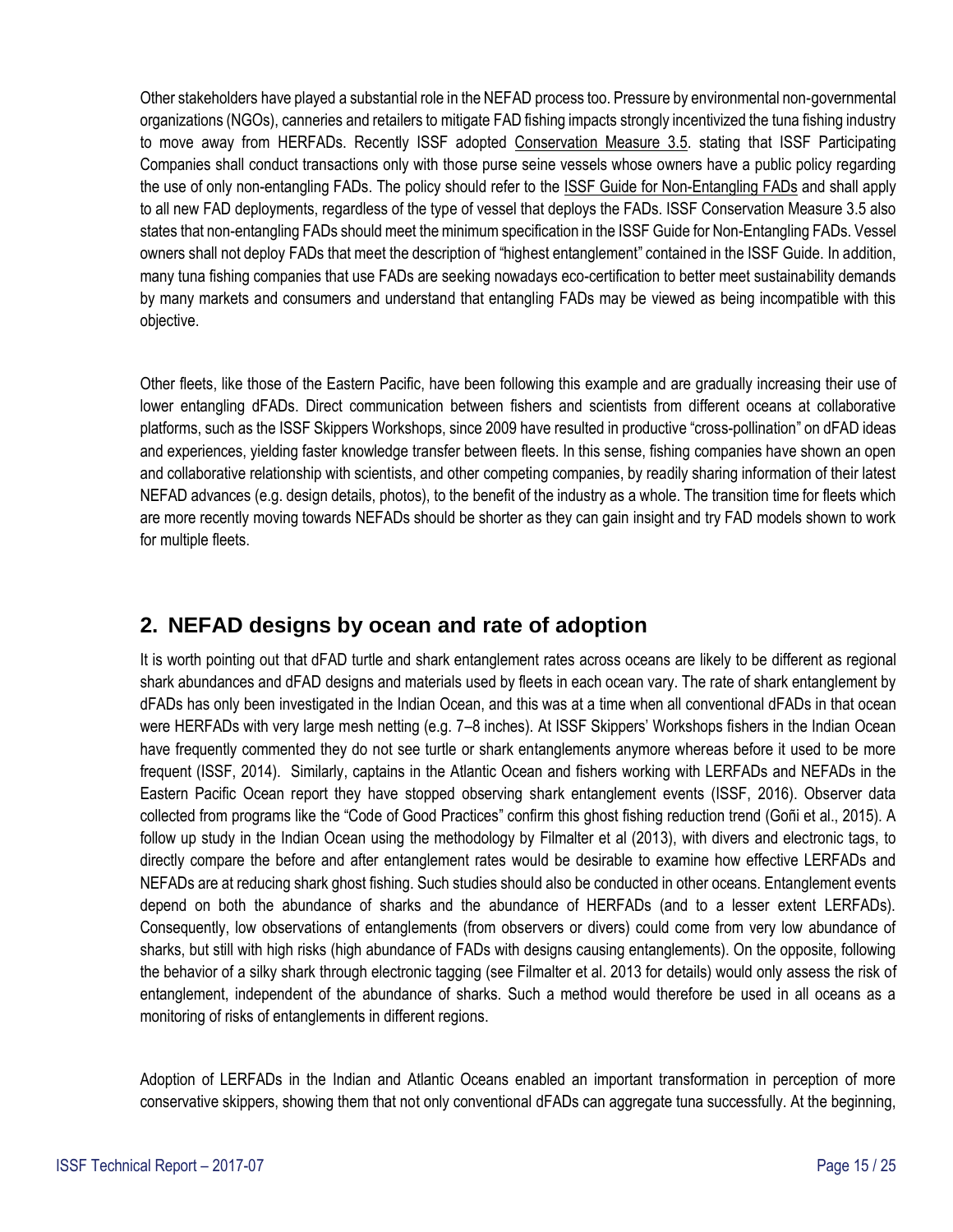it was younger open-minded captains who led the change to alternative FADs (J. Murua, pers. obs.). NEFAD designs with no large netting structures in the tail have still been yielding similar tuna catches as traditional FADs in several oceans like the Indian or Eastern Pacific Oceans, but not the Eastern Atlantic (ISSF, 2014). This oceanic region is known for its strong westerly currents that rapidly move dFADs out the west African rich upwelling region to less productive waters in the central Atlantic. Tests with coil-tied netting LERFADs or NEFADs with rope tails in the eastern Atlantic did not work well in aggregating tuna as they drifted away from nutrient-rich waters and they were too fast for fish to follow according to captains (ISSF, 2014). Fishers had to switch to deep reaching (e.g. 50–100 m depth) open small-mesh netting LERFADs to maintain open panels that could act as drogues to slow down dFAD speed. Because numbers of entanglement-minimizing dFADs per vessel during initial trials had been limited, loss of catch through use of "sausage" net LERFADs in the Atlantic was contained and skippers rapidly adjusted to open small-mesh panel LERFADs.

In other oceans, skippers sometimes currently deploy two or three types of dFADs depending on seasonal and regional oceanographic conditions. For example, in the Indian Ocean various skippers have confirmed they use shallow reaching NEFADs with a tail made of rope to follow desirable superficial productive currents, and a deeper reaching open smallmesh LERFAD tail to track deeper nutrient rich currents (Murua et al., 2016). A general view expressed in many skipper questionnaires is that dFAD location is far more important than dFAD structure itself, meaning that the key to aggregate tuna is having the dFAD in the most productive areas where tunas concentrate (Lennert-Cody et al., 2008). Skippers try to build dFADs that once deployed in the right area, can drift with the speed and direction of nutrient rich currents to yield the highest tuna catches.

For the Western and Central Pacific fishers using aFADs were the most accepting as their FADs lack any netting. Meanwhile, skippers using dFADs have shown at least medium acceptance levels for NEFADs in workshops up to 2016. In 2017 NEFAD acceptance decreased for two fleets as some captains argued that their 4–5 inch mesh nets did not entangle many sharks. It should be mentioned that it is possible that a proportion of dFAD shark ghost fishing events go unnoticed. In addition, the issue of how small a mesh must be to qualify as a LERFAD (at present being 7 cm or 2.5 inches) can be debated. Nevertheless, consulted Western and Central Pacific fishers think of NEFADs as a positive concept in principle, but are worried about possible reductions in tuna catches if they switch to dFADs designs not tested before in their oceanic region (for example, the thermocline is deeper in that region than in other Ocean regions where tropical tunas are caught). Given that multiple fleets fishing with LERFADs and NEFAD designs in the rest of oceans have not reported reductions in target tuna catches, it is reasonable to think that these dFADs will aggregate tuna in the Western and Central Pacific as well. NEFADs adapted to the local conditions in the Western and Central Pacific, such as the deep thermocline, could be constructed; in an equivalent way to the deep tail LERFADs that were adopted in the Eastern Atlantic to work in the prevailing strong currents. Note that the initial transition process, from low to high acceptance scores, also took place previously in other fleets which are now using mostly LERFADs and NEFADs. Repeated interactions with fleets like Spain, Ghana or Ecuador with seven years of consecutive ISSF Skippers' Workshops have resulted in fishers becoming more familiarized with NEFADs and more willing to test them voluntarily. Other factors such as fishers becoming more aware of mounting cannery and retailer pressures for FAD-caught tuna that mitigates ecosystem impacts have also increased their willingness to try NEFADs. From recent interviews with captains at key Western Pacific ports like Majuro (Marshall Islands) and Pohnpei (Federated States of Micronesia), it is clearly evident that many fishers are mostly unaware about the overall potential scale of shark ghost fishing by dFADs and are not well informed about current market sustainability demands and available NEFAD designs as solutions. To-date, ISSF Skippers Workshops with some of the Western and Central Pacific fleets have been less frequent. This is partly due to the difficulties associated with conducting workshops in this Ocean as access to fishers is limited. These fleets are widely dispersed across this large region and many spend extended periods at sea (e.g. > 1 year) and very little time in port or at home (e.g. 1–2 months). The best option with these fleets has been to go to the major Western and Central Pacific ports (e.g. Pago Pago, Majuro, Pohnpei) and wait for fishers to arrive there to unload and speak to them then; but still only a limited number of fishers are reached using this method.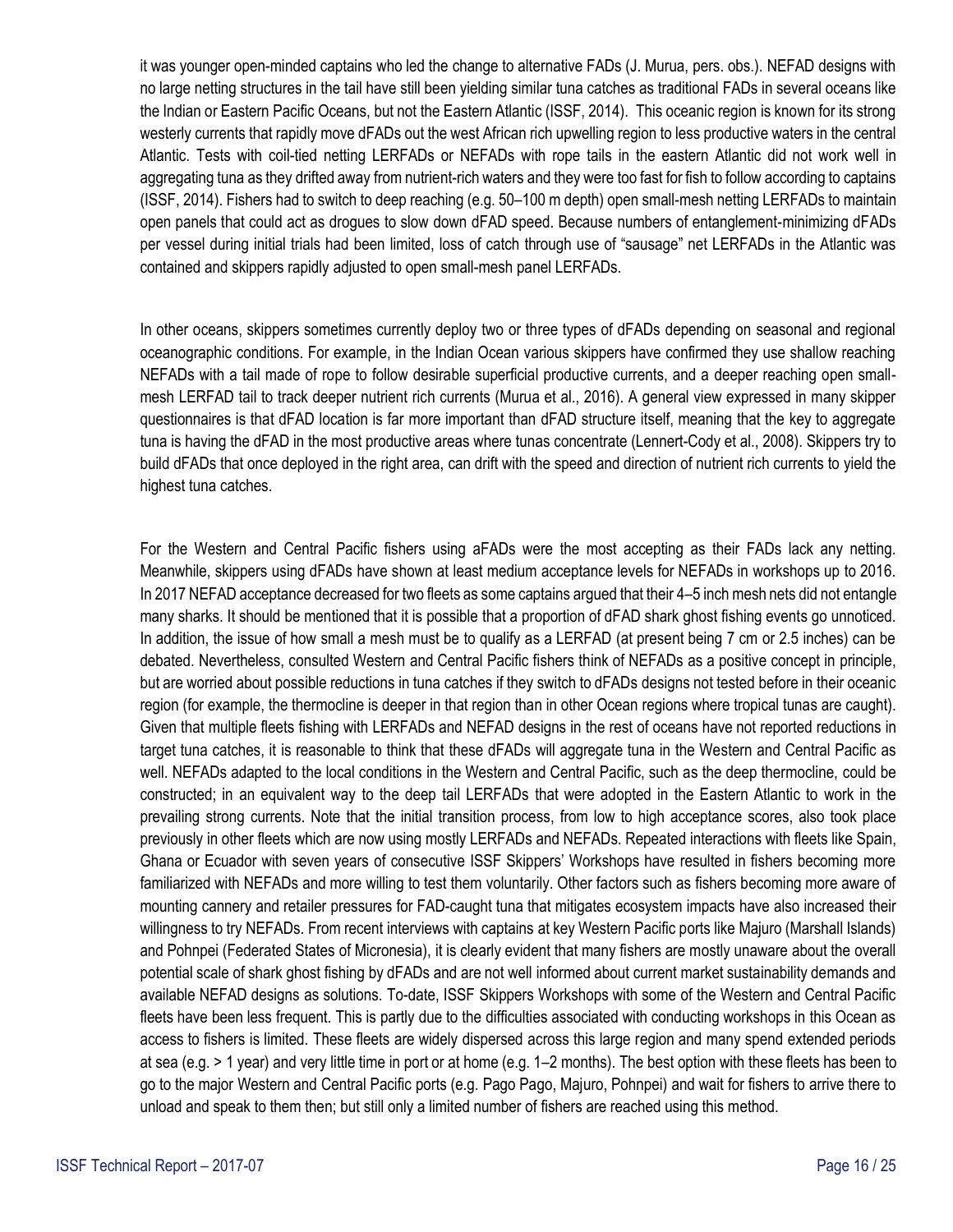<span id="page-16-0"></span>Lack of awareness of the real scale of FAD entanglement is exacerbated by the fact that most entanglement events possibly go unobserved as many dFADs are unchecked for weeks or months. This would imply missing a considerable proportion of past entanglement events if we consider that entangled sharks are only retained 1–2 days in the FAD's net before becoming detached and sinking (Filmalter et al., 2013). Despite this reduced chance of encountering FAD entangled sharks, all skippers interviewed in the Western and Central Pacific have seen at some point a shark entangled in the tail of their dFADs, as had the rest of fishers in the other oceans prior to NEFADs. Some Western and Central Pacific fishers at workshops provided rough estimates of 10% dFADs being observed with a shark entangled. Note that this is one of the few sources of shark entanglement estimations as observers in this ocean are not required to record entanglement events. The precise number of FADs in the oceans is unknown but taking Scott and Lopez (2014) approximation of 50,000 dFADs deployed per year in this ocean, shark FAD entanglement could prove to be significant. Focused dFAD entanglement surveys at high-density shark hotspots could help estimate maximum scale of impact in each ocean.

#### **3. NEFAD construction costs**

A factor considered by ship-owners, especially for fleets using larger dFAD numbers per vessel, is the cost per dFAD unit. Traditional HERFADs are relatively cheap as are mostly built with old tuna purse seine net and corkline flotation, both being freely recycled from old nets. Construction of a conventional dFAD can cost between 100–200\$ (Franco et al., 2009), mostly to pay for raft materials such as bamboo, PVC, or metallic frames. Note that much more expensive than the dFAD itself is the accompanying GPS buoy. For example, an echo-sounder GPS buoy can cost between 1,000–1,800 US \$ depending on brand and model. Even though some vessels make use of several hundred dFADs per year, other costs such as fishing permits, fuel or crew salaries make up the largest share of running costs for a tuna purse seiner (Miyake et al., 2010).

Material and provisioning costs of LERFADs and NEFADs are similar to those of conventional HERFADs. Often the same materials are used but in a different configuration (e.g. purse seine net tied into coils or bundles). Other LERFAD designs incorporate cheap second-hand small mesh nets originating from small pelagics like anchoveta or mackerel fisheries. Fleets in the Atlantic Ocean have been importing small-mesh second-hand nets, and although construction cost of LERFADs were slightly higher than purse seine net HERFADs, they were still comparable according to fleet managers. Note that companies using a high number of dFADs, usually do not have enough old purse seine netting of their own to construct the dFADs and so have to buy the netting material from other sources. However, fleets without a ready access to small mesh or large diameter ropes might have somewhat higher costs, and economic cost comparisons per fleet should be evaluated for each case. In the case of NEFADs, many designs also require low costs in materials and are easier to assemble and store onboard, as they have a simpler construction with ropes and no raft cover is required.

#### **4. Tuna RFMO measures on NEFADs**

The lower rate of FAD-oriented fisher-scientist collaborative exchanges in the Western and Central Pacific is not the only factor influencing the marked difference in NEFAD uptake rate between this ocean and the others. The absence of guidelines or recommendations by the WCPFC on FAD entanglement prevention has also probably played a key role. Three tuna RFMOs have adopted measures in the last five years supporting the move away from HERFADs (Murua et al., 2016; see **[Appendix I](#page-23-0)**), which has been a major incentive for the rapid advances in NEFAD implementation in their Convention areas. At present ICCAT has adopted binding measures requiring the use of NEFADs since January 2017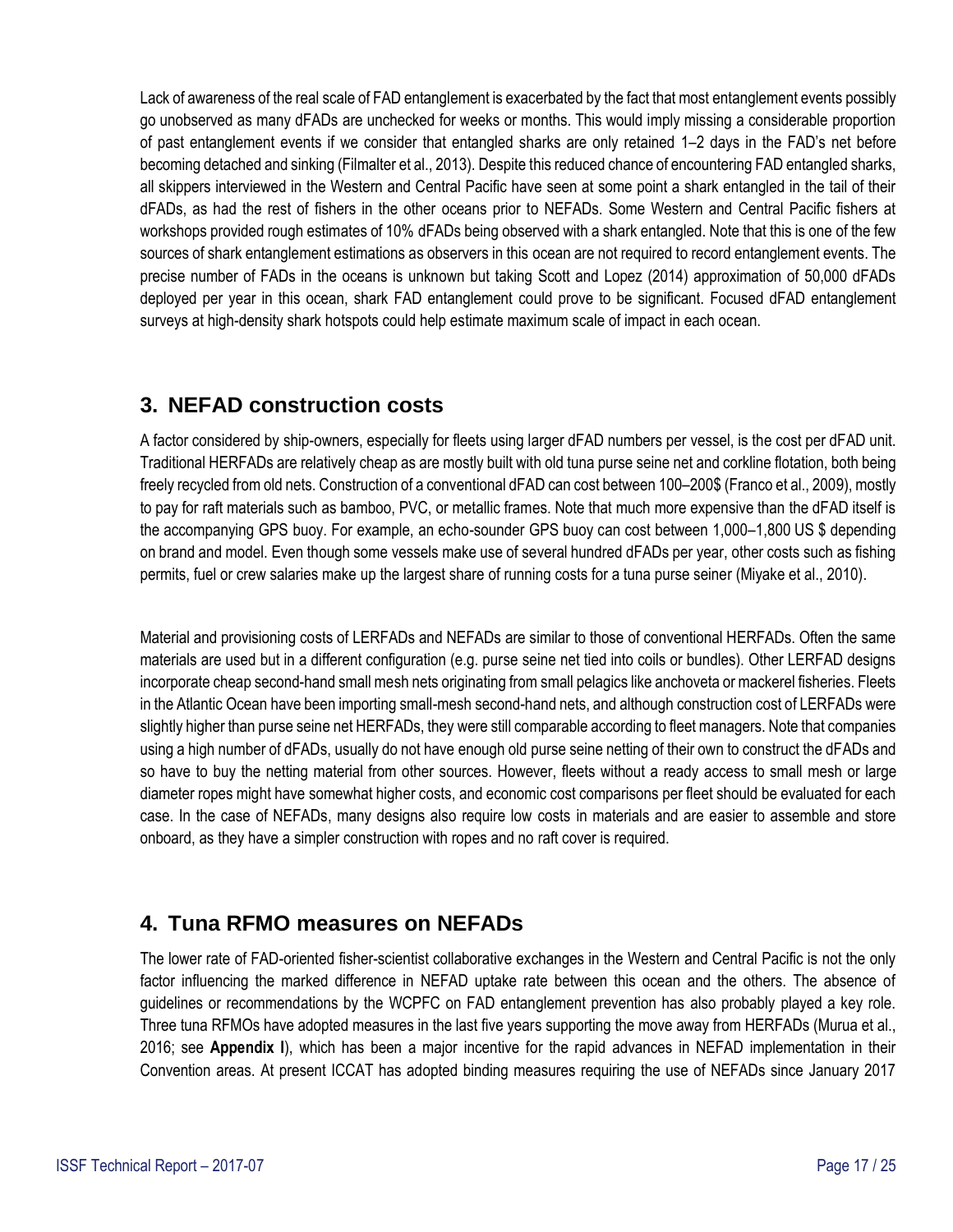(Rec. 16-01), meanwhile IOTC regulations provide for a gradual adoption of NEFADs since 2014 (Resolution 15/08), and IATTC has established January 2019 as the deadline for full NEFAD implementation (C-17-02).

Given the multiple and sometimes conflicting definitions and measures for NEFADs, an attempt at standardization would be desirable. Note that in some cases vessels operate in more than one RFMO region. Ship-owners and fishers need to clearly understand what constitutes or not a NEFAD, as sometimes FADs with small mesh netting or tied netting are considered NEFADs by some organizations but not by others. When ISSF first published its guide for NEFADs to encourage faster voluntary adoption it suggested a transition period in which tied netting or small mesh net could be used until "truly" NEFADs (i.e. FADs with no netting) were adopted (ISSF, 2012). The revised ISSF guide in 2015 distinguished between HERFADs, LERFADs and NEFADs (ISSF, 2015). Scientific research to evaluate if the rate of turtle or shark entanglement in LERFADs and NEFADs is significantly different would be desirable. Entanglement data recorded by observers for the "Code of Good Practices" program in the Spanish fleet indicate that visible entanglement in LERFADs is below 0.1 percent in all oceans (Lopez et al., 2017). However, we know this methodology could be missing an important proportion of the entanglement events and adequate studies with underwater visual observations and tag data are necessary to determine differential effects between dFAD types. Another critical knowledge gap is at which rate LERFADs beached or abandoned at sea become entangling again if the tying of net bundles becomes undone or small mesh netting rips and creates larger openings over time. In recent years scientists and some fleets are working on NEFADs constructed with no netting and biodegradable natural materials (e.g. cotton, sisal, bamboo, etc.) that break down after several months to minimize both pollution and chances of entanglement by lost FADs (Moreno et al., 2016).

To date the only tuna RFMO which has not formally adopted a NEFAD or LERFAD requirement is the WCPFC. Even in the absence of binding management measures, as fishers become more aware of the idea of NEFADs through workshops or other means, and understand adoption benefits (e.g. lower impact on shark populations, better fishery public image and market opportunities), it is likely these fleets will end up applying them, perhaps even before WCPFC mandates it. In the rest of oceans, the fleets moved to LERFADs and NEFADs ahead of their RFMO conservation measures, and this could be the case again in the Western and Central Pacific. For example, in the latest workshop with the USA fleet in 2017, while some captains were unsure, others expressed their intention to test some NEFADs in upcoming trips. Companies from the USA fleet, and possibly other HERFAD using fleets, are considering or have adopted the use of NEFADs to comply with ISSF's recent NEFAD measure (ISSF Conservation Measure 3.5.). If fishers in the Western and Central Pacific start encountering tuna aggregations under LERFADs and NEFADs from other vessels, it is likely that acceptance and application will start to increase.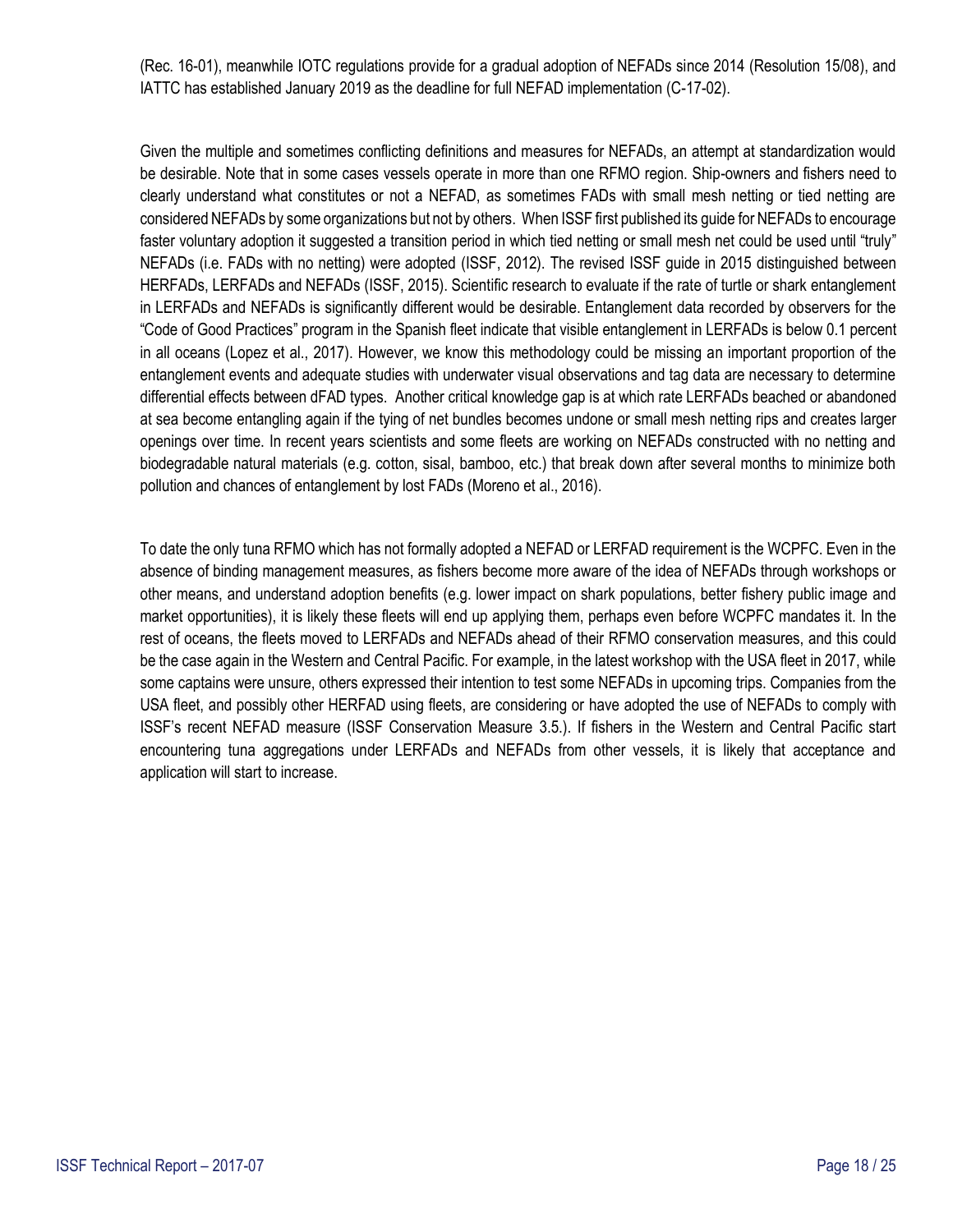## <span id="page-18-0"></span>**V.Conclusions**

Despite detailed knowledge on past HERFAD entanglement impacts on sharks for only the Indian Ocean, a Precautionary Approach should prevail as numbers of dFADs in all oceans have been increasing in recent decades (Scott and Lopez, 2014; Maufroy et al., 2017) and shark populations worldwide continue to decline due to cumulative human impacts (Lewison et al., 2014). In the Eastern Pacific, Indian and Atlantic Oceans, tuna purse seine companies and RFMOs have adopted management measures to mitigate this impact. Conservation measures on NEFADs adopted by ICCAT, IOTC and IATTC have provided guidance and a powerful incentive for industry to move in the right direction to eliminate FADs capable of ghost fishing. Collaborative fisher-scientist initiatives have also proven a powerful tool to promote bycatch mitigation. Given that the Western and Central Pacific is the principal tuna fishing ground in the world and dFAD use in this region is widespread, it would be desirable to phase out highly entangling dFADs to help prevent cryptic negative impacts on shark populations. This is what the Precautionary Approach is about: Embracing measures which use the best available scientific information, ensure prudent foresight and reduce risks, taking explicitly into account existing uncertainties and the potential consequences of being wrong.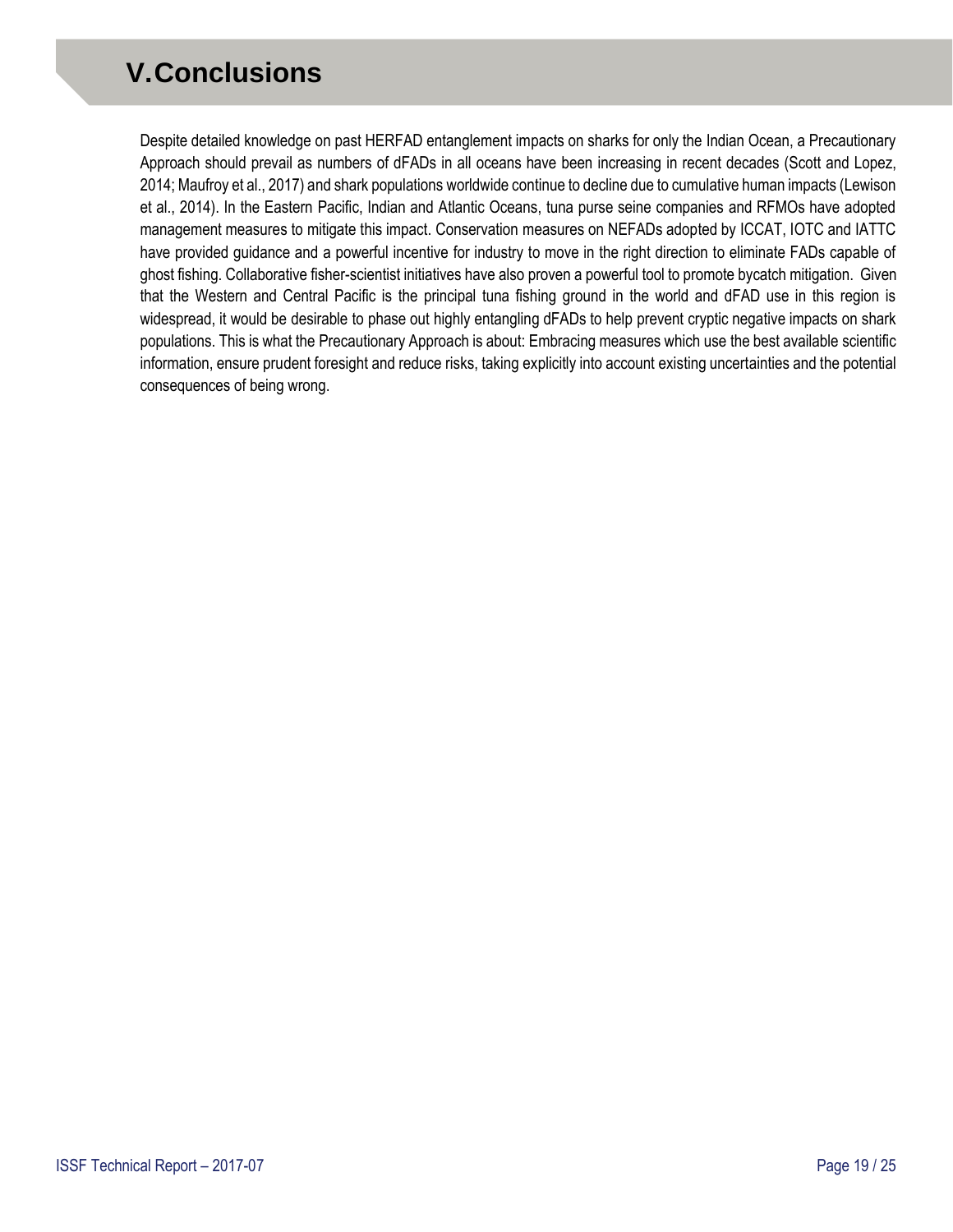## <span id="page-19-0"></span>**Acknowledgement**

ISSF Skippers Workshops have been sponsored by ISSF, the FAO-GEF Common Oceans Project, and the Gordon and Betty Moore Foundation. The Workshops are executed by AZTI Tecnalia. Special thanks are due to all workshop participants including fishers, industry and scientists from various tuna fleets. The ISSF Bycatch Steering Committee members are also acknowledged for their scientific input on bycatch mitigation research on the guides for non-entangling FADs, and scientists working under the ISSF Bycatch Project are acknowledged for their expertise on both FAD designs and ecological knowledge. A special thank you also to the IATTC for co-hosting the workshops for the fleets operating in the Eastern Pacific Ocean. Holly Koehler and Lorena Recio reviewed an earlier draft of this document, providing very useful suggestions.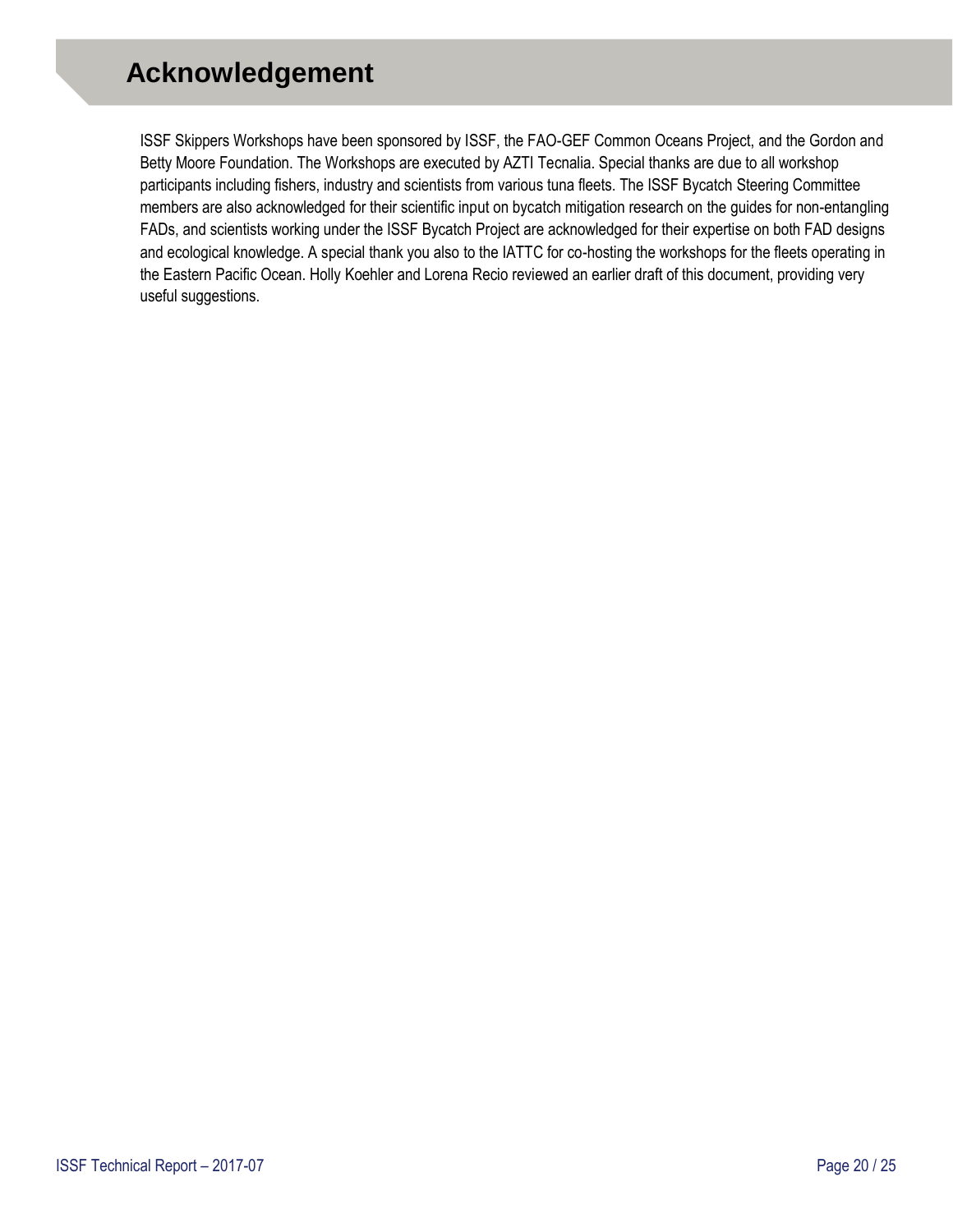- Bourjea, J., Clermont, S., Delgado, A., Murua, H., Ruiz, J., Ciccione, S., Chavance, P. (2014). Marine turtle interaction with purse-seine fishery in the Atlantic and Indian Oceans. Lessons for management. Biological Conservation 178: 74– 87.
- Bratten, D., Hall, M.A. (1997). Working with fishers to reduce bycatch: the tuna-dolphin problem in the eastern Pacific Ocean. In: Fisheries Bycatch. Consequences and Management. Proceedings of the Symposium held at Dearborn, Michigan, 27–28 August 1996. University of Alaska, Sea Grant College Program Rept. AK-SG-97-02, pp. 97–100.
- Cortés, E. (2008). Comparative life history and demography of pelagic sharks. In: Sharks of the Open Ocean. Biology, Fisheries and Conservation. Camhi, M.D., Pikitch, E.K., Babcock, E.A. (Eds.), Blackwell Publishing, Oxford, UK, pp. 309–320.
- Chassot, E., Floch, L., Dewals, P., Pianet, R., Chavance, P. (2011). Statistics of the French purse seine fleet targeting tropical tunas in the Indian Ocean (1991–2010). Indian Ocean Tuna Commission document, IOTC-2011-WPTT-20, 31 pp.
- Davies, T., Curnick D., Barde, J., Chassot, E. (2017). Potential environmental impacts caused by beaching of drifting fish aggregating devices and identification of management uncertainties and data needs. Indian Ocean Tuna Commission document, IOTC–2017–WGFAD01–08 Rev\_1.
- Delgado de Molina, A., Ariz, J., Santana, J.C., Déniz, S. (2006). Study of alternative models of artificial floating objects for tuna fishery (experimental purse seine campaign in the Indian Ocean). IOTC-2006-WPBy-05, 28 pp.
- Désurmont, A., Chapman, L. (2000). The use of anchored FADs in the area served by the Secretariat of the Pacific community (SPC): Regional Synthesis. In: Pêche Thoniere et Dispositifs de Concentration de Poissons. Le Gall, J.Y., Cayre, P., Taquet, M. (Eds.). Ifremer, Actes et Colloques, Caribbean-Martinique, 15–19 October 1999, pp.108–140.
- Filmalter, J.D., Capello, M., Deneubourg, J.L., Cowley, P.D., Dagorn, L. (2013). Looking behind the curtain: quantifying massive shark mortality in fish aggregating devices. Frontiers in Ecology and the Environment 11: 291–296. doi/10.1890/130045/abstract
- Fonteneau, A., Chassot, E., Bodin, N. (2013). Global spatiotemporal patterns in tropical tuna purse seine fisheries on drifting fish aggregating devices (DFADs): taking a historical perspective to inform current challenges. Aquatic Living Resources 26: 37–48.
- Franco, J., Dagorn, L., Sancristobal, I., Moreno, G. (2009). Design of ecological FADs. IOTC-2009-WPEB-16, 21 pp.
- Franco, J., Moreno, G., López, J., Sancristobal, I., (2012). Testing new designs of drifting fish aggregating device (FAD) in the Eastern Atlantic to reduce turtle and shark mortality. Collect. Vol. Sci. Pap. ICCAT 68: 1754–1762.
- Gilman, E., Lundin, C. (2010). Minimizing bycatch of sensitive species groups in marine capture fisheries. lessons from commercial tuna fisheries. In: Handbook of Marine Fisheries

Conservation and Management. Grafton, Q., Hillborn, R., Squires, D., Tait, M., Williams, M. (Eds.). Oxford University Press, pp. 150–164.

- Gilman, E., Passfield, K., Nakamura, K. (2014). Performance of regional fisheries management organizations: ecosystembased governance of bycatch and discards. Fish and Fisheries 15: 327–351.
- Gilman, E. (2011). Bycatch governance and best practice mitigation technology in global tuna fisheries. Marine Policy 35: 590–609.
- Gilman, E., Suuronen, P., Hall, M., Kennelly, S. (2012). Causes and methods to estimate cryptic, unobservable fishing mortality. Proceedings of the 6th World Fisheries Congress, Edinburgh, 7–11 May 2012.
- Goñi, N., Ruiz, J., Murua, H., Santiago, J., Krug, I., Sotillo de Olano, B., Gonzalez de Zarate, A., Moreno, G., Murua, J. (2015). System of verification of the code of good practices on board ANABAC and OPAGAC tuna purse seiners and preliminary results for the Atlantic Ocean. WCPFC-SC11- 2015/EB-IP-11.
- Goujon, M., Vernet, A.L., Dagorn, L. (2012). Preliminary Results of the Orthongel Program "eco-FAD" as 30th June 2012. IOTC-2012-WPEB08-INF21, pp 1–7.
- Hall, M., Roman, M.H. (2013). Bycatch and non-tuna catch in the tropical tuna purse seine fisheries of the world. FAO Fisheries and Aquaculture Technical Paper No. 568.
- Hall, M.A. (2015). More on bycatches: Changes, evolution, and revolution. In: Fisheries Bycatch: Global Issues and Creative Solutions. Kruse, G.H., An, H.C., Dicosimo, J., Eishens, C.A., Gislason, G.S., McBride, D.N., Rose, C.S., Siddon, C.E. (Eds.). Alaska Sea Grant, University of Alaska Fairbanks.
- Hall, M.A., Alverson, D.L. Metuzals, K.I. (2000). By-catch: problems and solutions. Marine Pollution Bulletin 41: 204– 219.
- Hall, M.A., Boyer, S.D. (1986). Incidental mortality of dolphins in the eastern tropical Pacific tuna fishery: description of a new method and estimation of 1984 mortality. Report of the International Whaling Commission 36: 375–381.
- Hall, M.A., Campa, M. Gómez, M. (2003). Solving the tunadolphin problem in the eastern Pacific purse-seine fishery. Ocean Yearbook 17: 60–92.
- Hernández-García, V., Santana Ortega, A.T., Ganzedo-López, U., Castro J.J. (2014). Analysis of impact of non-entangling FADs on incidental catches in the Indian Ocean tuna fishery. Indian Ocean Tuna Commission document, IOTC-2014- WPTT16-18.
- Hutchinson, M.R., Itano, D.G., Muir, J.A., Holland, K.N. (2015). Post-release survival of juvenile silky sharks captured in a tropical tuna purse seine fishery. Marine Ecology Progress Series 521: 143–154. doi.org/10.3354/meps11073
- ISSF. (2012). Guide for non-entangling FADs. IATTC-SAC-04 external document, WCPFC-TCC8-2012-OP04, IOTC-2013- S17-INF02.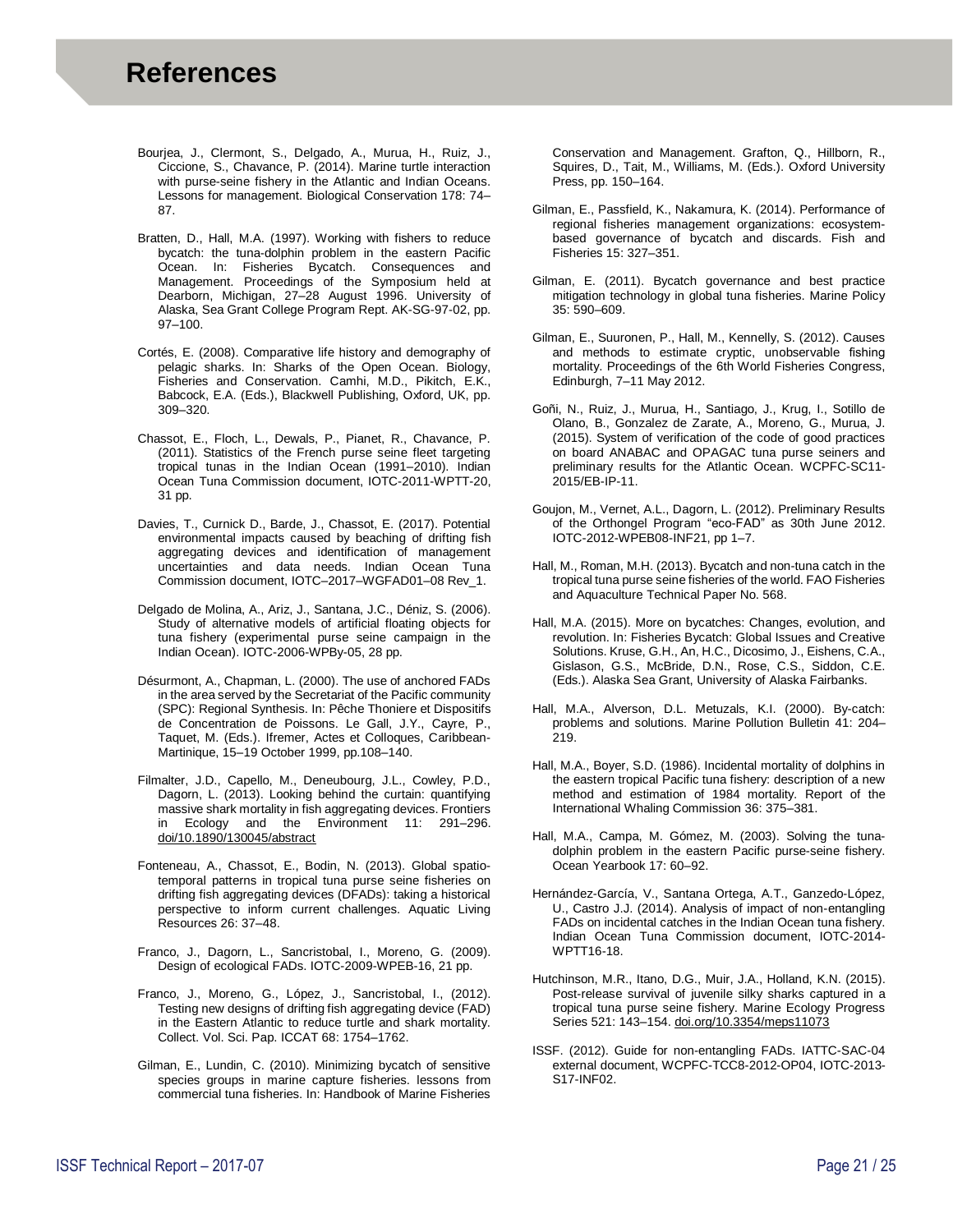- ISSF. (2014). Report from the Skippers' Workshop; Round IV. Sukarrieta, Spain, 3–14 October 2014, 21 pp.
- ISSF. (2015). Guide for non-entangling FADs. http://issfoundation.org/knowledge-tools/guidesbest-practices/nonentangling-fads/
- ISSF. (2016). Report from the Skippers' Workshop; Round VI. Manta and Posorja, Ecuador, 3–6 August 2016, 33 pp.
- Itano, D. (2007). An examination of FAD-related gear and fishing strategies useful for data collection and FAD-based management. WCPFC-SC3-FT SWG/WP-3, Scientific Committee Third Regular Session, Honolulu, United States of America, 13–24 August 2007.
- Justel-Rubio, A., Restrepo, V. (2015). A snapshot of the largescale tropical tuna purse seine fishing fleets at the beginning of 2015. ISSF Technical Report 2015-05, International Seafood Sustainability Foundation, Washington, D.C., USA.
- Kennelly, S.J. (Ed.). (2007). Bycatch Reduction in the World's Fisheries. Reviews: Methods and Technologies in Fish Biology and Fisheries. Vol. 7, Springer, The Netherlands, 288 pp.
- Komoroske, L.M., Lewison, R.L. (2015). Addressing fisheries bycatch in a changing world. Frontiers in Marine Science 83:  $1 - 11$ .
- Lennert-Cody, C., Roberts, J., Stephenson, R. (2008). Effects of gear characteristics on the presence of bigeye tuna (*Thunnus obesus*) in the catches of the purse-seine fishery of the eastern Pacific Ocean. ICES Journal of Marine Science 65: 970–978.
- Lewison, R.L., Crowder, L.B., Wallace, B.P., Moore, J.E., Cox, T., Zydelis, R., McDonald, S., DiMatteo, A., Dunn, D.C., Kot, C.Y., Bjorkland, R., Kelez, S., Soykan, C., Stewart, K.R., Sims, M., Boustany, A., Read, A.J., Halpin, P., Nichols, W.J., Safina, C. (2014). Global patterns of marine mammal, seabird, and sea turtle bycatch reveal taxa-specific and cumulative megafauna hotspots. Proceedings of the National<br>Academy of Sciences 111: 5271–5276. Academy of Sciences 111: 5271–5276. doi:10.1073/pnas.131896011.
- Lopez, J., Fraile, I., Murua, J., Santiago, J., Merino, G., Murua, H. (2015). Technological and fisher's evolution on fishing tactics and strategies on FADs versus non-associated fisheries. Indian Ocean Tuna Commission document, IOTC– 2015–WPTT17–32 Rev\_1.
- Lopez, J., Goñi, N., Arregi, I., Ruiz, J., Krug, I., Murua, H., Murua, J., Santiago, J. (2017). Main Results of the Spanish Best Practices Program: Evolution of the Use of Non-Entangling FADs, Interaction with Entangled Animals, and Fauna Release Operations. IOTC–2017–WGFAD01–11.
- Macfadyen, G., Huntington, T., Cappell, R. (2009). Abandoned, lost or otherwise discarded fishing gear. UNEP Regional Seas Reports and Studies 185; FAO Fisheries and Aquaculture Technical Paper, No. 523. Rome, UNEP/FAO, 115 pp.
- Macusi, E.D., Babaran, R.P., and van Zwieten, P.A.M. (2015). Strategies and tactics of tuna fishers in the payao (anchored FAD) fishery from General Santos City, Philippines. Marine Policy 62: 63–73.
- Matsuoka, T., Nagasawa, N. (2005). A review of ghost fishing: Scientific approaches to evaluation and solutions. Fisheries Science 71: 691–702.
- Maufroy, A., Kaplan, D., Be,z N., Delgado de Molina, A., Murua, H., Floch, L., and Chassot, E. (2017). Massive increase in the use of drifting Fish Aggregating Devices (dFADs) by tropical tuna purse seine fisheries in the Atlantic and Indian Oceans. ICES Journal of Marine Science 74: 215–225. doi.org/10.1093/icesjms/fsw175
- Miyake, M., Guillotreau, P., Sun, C.H., Ishimura, G. (2010). Recent developments in the tuna industry: stocks, fisheries, management, processing, trade and markets. FAO Fisheries and Aquaculture Technical Paper. No. 543. Rome, FAO, 125 pp.
- Moreno, G., Restrepo, V., Dagorn, L., Hall, M., Murua, J., Sancristobal, I., Grande, M., Le Couls, S., Santiago, J. (2016). Workshop on the use of biodegradable fish aggregating devices (FADs). ISSF Technical Report 2016- 18A, International Seafood Sustainability Foundation, Washington, D.C., USA.
- Murua J., Itano, D., Hall, M., Dagorn, L., Moreno, G., Restrepo V. (2016). Advances in the Use of Entanglement-Reducing Drifting Fish Aggregating Devices in Tuna Purse Seiner. ISSF Technical Report 2016-08, International Seafood Sustainability Foundation, Washington, D.C., USA.
- Murua, J., Moreno, G., Hall, M., Itano, D., Dagorn, L., Restrepo, V. (2014). ISSF Skipper Workshops: Collaboration between scientists and fishing industry to mitigate bycatch in tuna FAD fisheries. ISSF Technical Report 2014-06, International Seafood Sustainability Foundation, Washington, D.C., USA.
- Murua, J., Moreno, G., Itano, D., Hall, M., Dagorn, L., Restrepo, V. (2017). ISSF Skippers' Workshops Round 6. ISSF Technical Report 2017-03. International Seafood Sustainability Foundation, Washington, D.C., USA.
- Myers, R.A., Baum, J.K., Shepherd, T.D., Powers, S.P., Peterson, C.H. (2007). Cascading effects of the loss of apex predatory sharks from a coastal ocean. Science 315: 1846– 1850.
- Pikitch, E., Santora, C., Babcock, E., Bakun, A., Bonfil, R., Conover, D., Dayton, P., Doukakis, P., Fluharty, D., Houde, E., Link, J., Livingston, P., Mangel, M., McAllister, M.K., Pope, J., Sainsbury, K. (2004). Ecosystem-Based Fishery Management. Science 305: 346–347.
- Pilling, G., Smith, N., Moreno, G., Van der Geest, C., Restrepo, V. Hampton, J. (2017). Review of research into drifting FAD designs to reduce species of special interest bycatch entanglement and bigeye/yellowfin interactions. WCPFC-SC13-2017/EB-WP-02.
- Poisson, F., Séret, B., Vernet, A.L., Goujon, M., Dagorn L. (2014). Collaborative research: Development of a manual on elasmobranch handling and release best practices in tropical tuna purse-seine fisheries. Marine Policy 44: 312–320. [doi.org/10.1016/j.marpol.2013.09.025](https://www.sciencedirect.com/science/article/pii/S0308597X13002224?via%3Dihub)
- Restrepo, V., Dagorn, L., Moreno, G., Forget, F., Schaefer, K., Sancristobal, I., Muir, J., Itano, D. (2016). Compendium of ISSF at-sea bycatch mitigation research activities as of 12/2016. ISSF Technical Report 2016-13A, International Seafood Sustainability Foundation, Washington, D.C., USA.
- Scott, J., López, J. (2014). The use of FADs in tuna fisheries. Report by Policy Department Structural and Cohesion Policies, European Parliament, P/B/PECH/IC/2013-123.
- Stelfox, M., Hudgins, J., Sweet, M. (2016). A review of ghost gear entanglement amongst marine mammals, reptiles and elasmobranchs. Marine Pollution Bulletin 117: 554–555.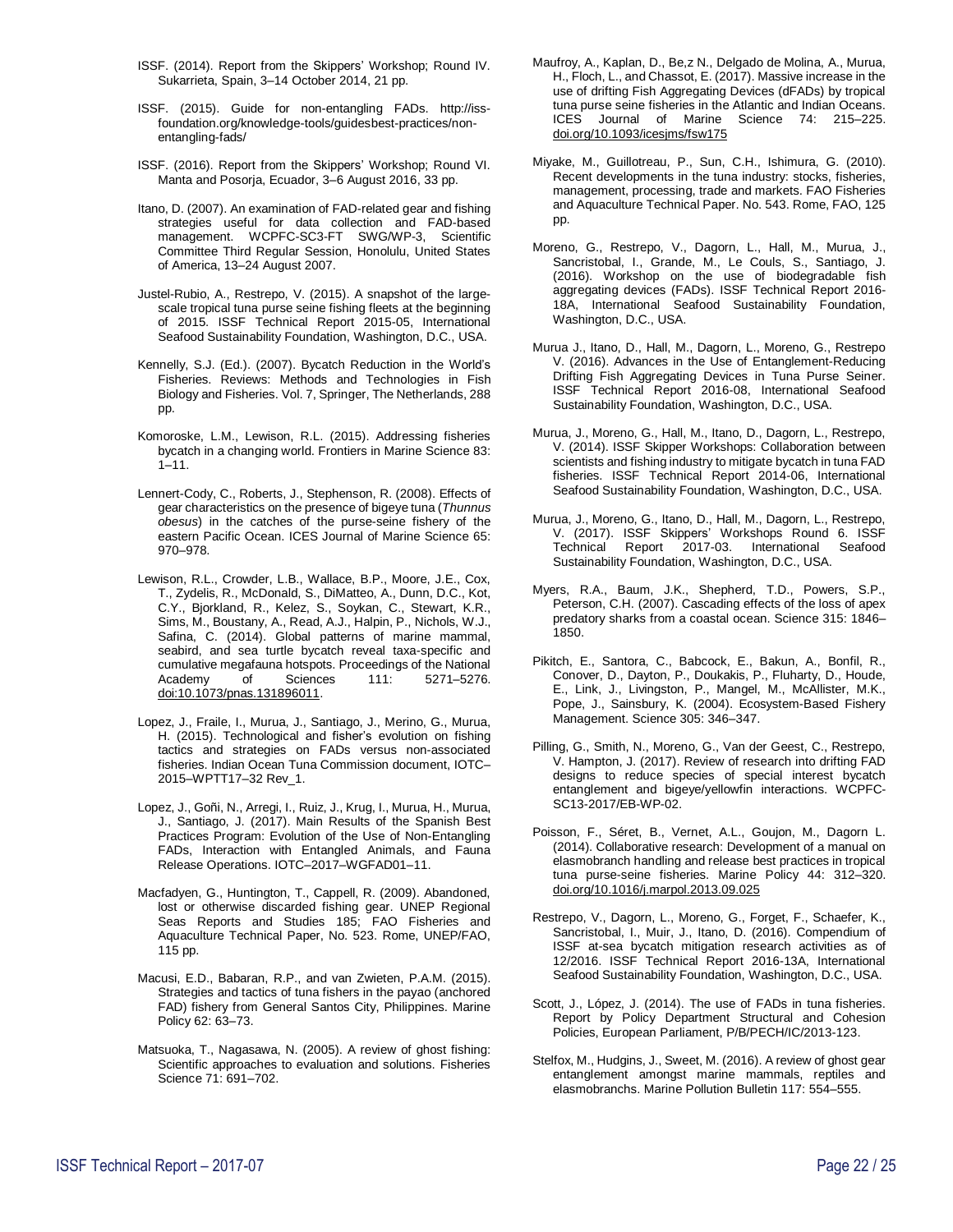- <span id="page-22-0"></span>Bilkovic, D.M., Havens, K.J., Stanhope, D.M., Angstadt, K.T. (2012). Use of fully biodegradable panels to reduce derelict pot threats to marine fauna. Conservation Biology 26: 957– 966.
- Boland, R.C., Donohue, M.J. (2003). Marine debris accumulation in the nearshore marine habitat of the endangered Hawaiian monk seal, *Monachus schauinslandi* 1999–2001. Marine Pollution Bulletin 46: 1385–1394.
- Buttler, C.B., Matthews, T.R. (2015). Effects of ghost fishing lobster traps in the Florida Keys. ICES Journal of Marine Science 72: 185–198.
- Chiaponne, M., Dienes, H., Sawnson, D.W., Miller, S.L. (2005). Impacts of lost fishing gear on coral reef sessile invertebrates in the Floriday Keys National Marine Sanctuary. Biological Conservation 121: 221–230.
- Donohue, M.J., Boland, R.C., Sramek, C.M., Antonelis, G.A. (2001). Derelict Fishing Gear in the Northwestern Hawaiian Islands: Diving Surveys and Debris Removal in 1999 Confirm Threat to Coral Reef Ecosystems. Marine Pollution Bulletin 42: 1301–1312.
- Eriksen, M., Lebreton, L.C., Carson, H.S., Thiel, M., Moore, C.J., Borrero, J.C., Galgani, F., Ryan, P.G., Reisser, J. (2014). Plastic pollution in the world's oceans: more than 5 trillion plastic pieces weighing over 250,000 tons afloat at sea. PloS One 9, doi.org/10.1371/journal.pone.0111913
- Gershman, D., Nickson, A., O'Toole, M. (2015). Estimating the use of FADs around the world. An analysis of the number of fish aggregating devices deployed in the ocean. Ocean Science Division, Pew Environmental Group, Washington, DC.
- ISSF. (2013). Report from the Skippers' Workshop; Round III. Sukarrieta, Spain, 7–28 November 2013, 58 pp.
- Maufroy, A., Chassot, E., Joo, R., Kaplan, D.M. (2015). Largescale examination of spatio-temporal patterns of drifting fish aggregating devices (dFADs) from tropical tuna fisheries of the Indian and Atlantic Oceans. PloS One 10, doi.org/10.1371/journal.pone.0128023
- Poisson, F., Séret, B., Vernet, A.L., Goujon, M., Dagorn, L. (2014). Collaborative research: Development of a manual on elasmobranch handling and release best practices in tropical tuna purse-seine fisheries. Marine Policy 44: 312–320.
- Renchen, G.F., Pittman, S.J., Clark, R., Caldow, C., Gall, S., Olsen, D., Hill, R.L. (2014). Impact of derelict fish traps in Caribbean waters: an experimental approach. Bulletin of Marine Science 90: 551–563.
- Wilcox, C., Hardesty, B.D. (2016). Biodegradable nets are not a panacea, but can contribute to addressing the ghost fishing problem. Animal Conservation 19: 322–323.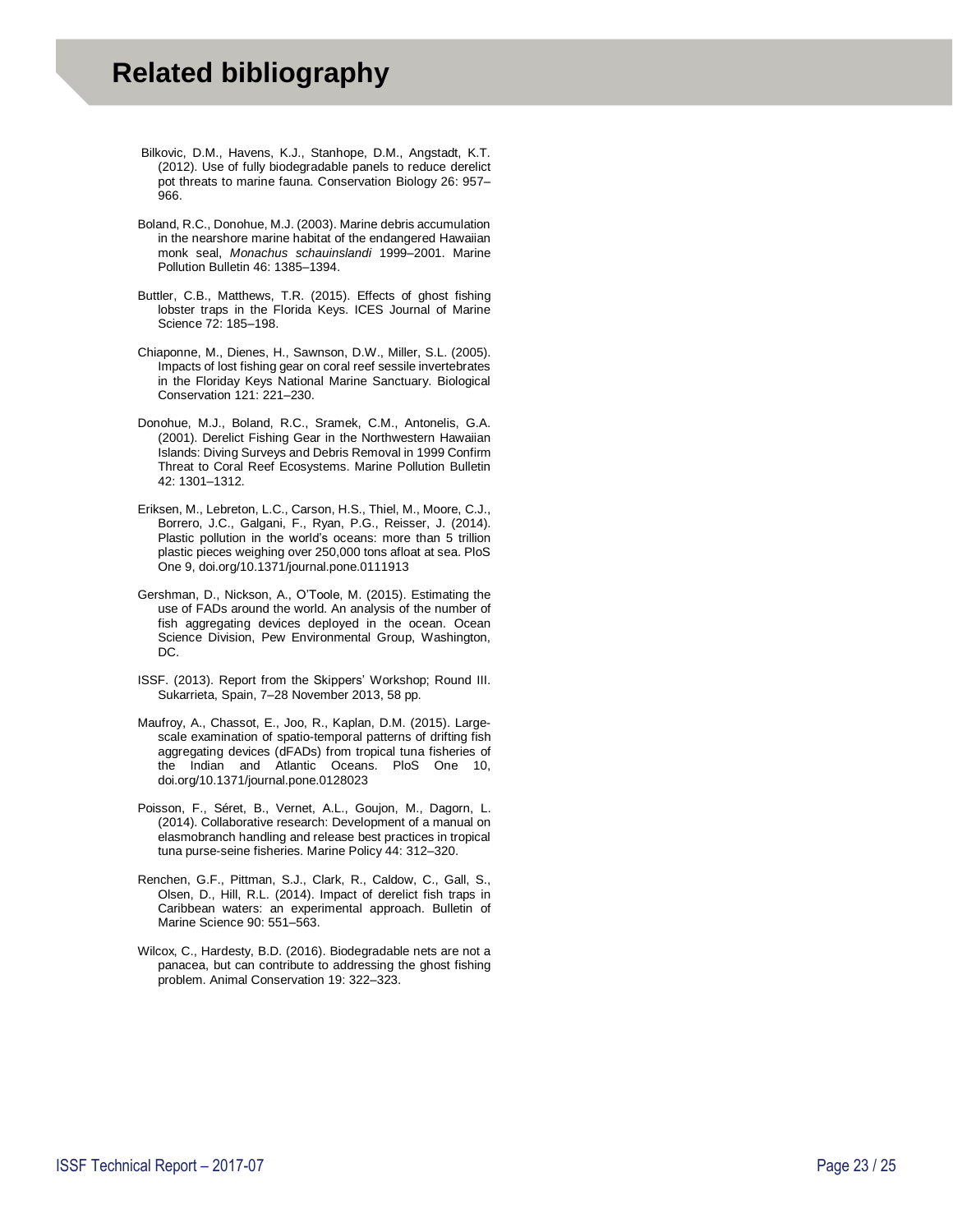<span id="page-23-0"></span>*Table 1. Non-entangling FAD related measures adopted by the different tuna RFMOs for the Eastern Pacific Ocean by IATTC, Indian Ocean by IOTC and Atlantic Ocean by ICCAT.*

| <b>RFMO</b>  | <b>DOCUMENT</b> | <b>WEB LINK</b>                                                                                                                      |
|--------------|-----------------|--------------------------------------------------------------------------------------------------------------------------------------|
| <b>IATTC</b> | Res. C-17-02    | https://www.iattc.org/PDFFiles2/Resolutions/C-17-02-Tuna-<br>conservation-in-the-EPO-2018-2020-and-amendment-to-Res.-C-<br>17-01.pdf |
| <b>IOTC</b>  | Res. 15/08      | http://www.iotc.org/cmm/resolution-1308-procedures-fish-<br>aggregating-devices-fads-management-plan-including-more-<br>detailed     |
| <b>ICCAT</b> | Rec. 16-01      | http://iccat.int/Documents/Recs/compendiopdf-e/2016-01-e.pdf                                                                         |
| <b>WCPFC</b> | N/A             |                                                                                                                                      |